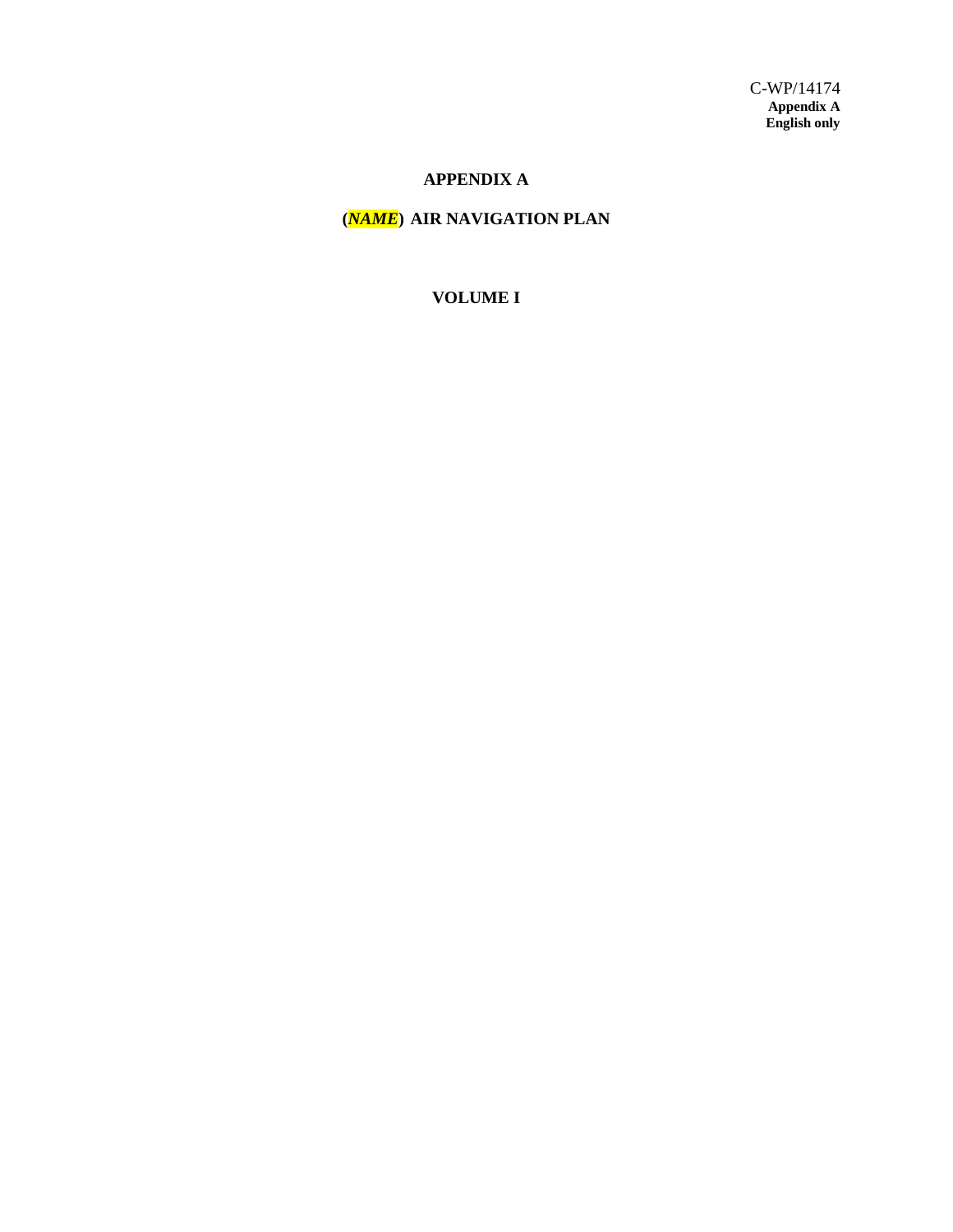# **(***NAME***) AIR NAVIGATION PLAN**

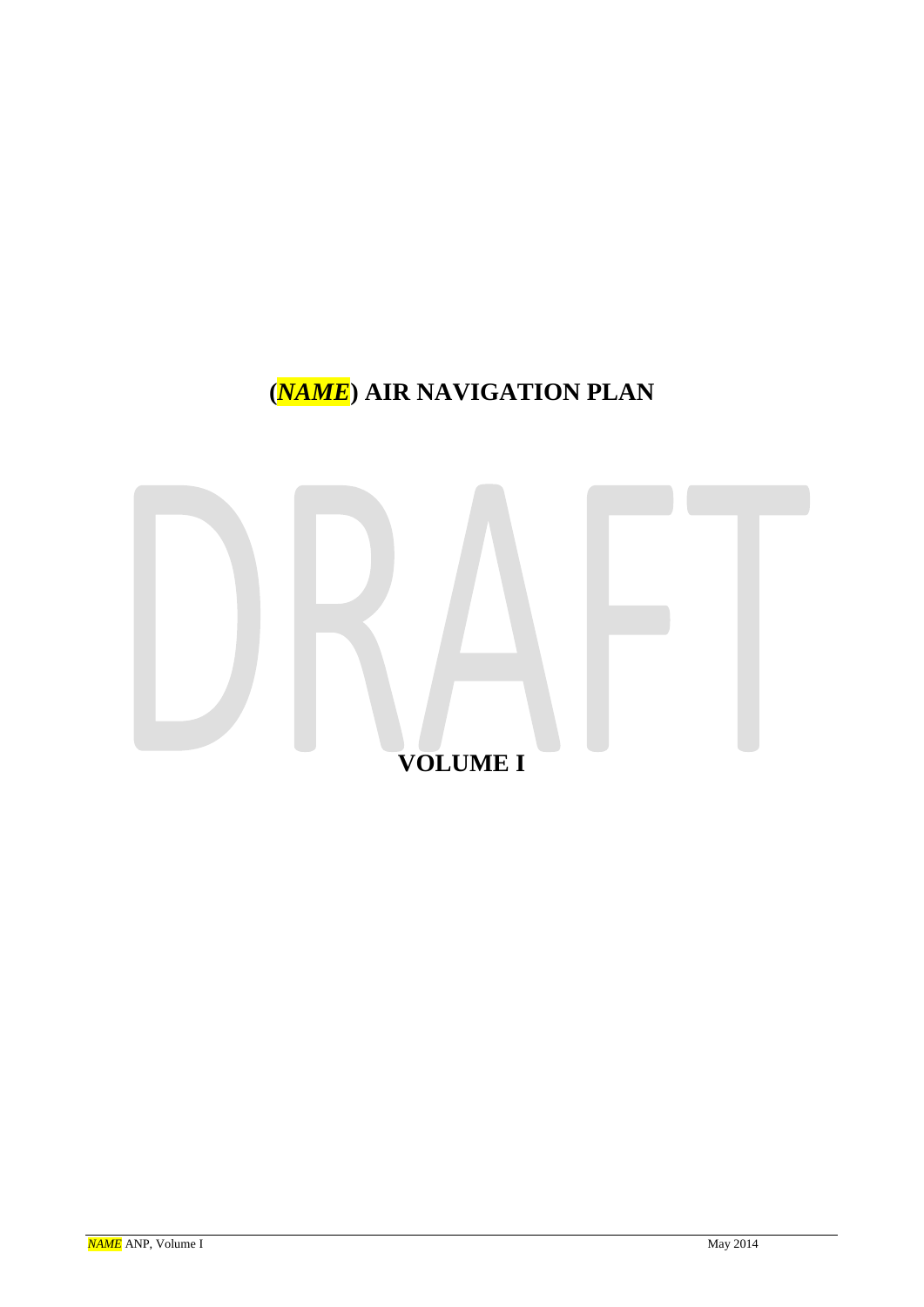# **TABLE OF CONTENTS**

| Appendix A — Procedure for the Amendment of Regional Air Navigation Plans                                 |
|-----------------------------------------------------------------------------------------------------------|
|                                                                                                           |
| Table GEN I-1 - List of Flight Information Regions (FIR)/Upper Information Regions (UIR) in the<br>Region |
|                                                                                                           |
| <b>General Regional Requirements</b>                                                                      |
| Table AOP I-1 — International aerodromes required in the Region                                           |
| <b>Specific Regional Requirements</b>                                                                     |
|                                                                                                           |
| <b>General Regional Requirements</b>                                                                      |
| <b>Specific Regional Requirements</b>                                                                     |
|                                                                                                           |
| <b>General Regional Requirements</b>                                                                      |
| Table ATM I-1 — Flight Information Regions (FIR)/Upper Flight Information Regions (UIR)<br>of the Region  |
| Chart ATM I-1 — Flight Information Regions (FIR) of the Region                                            |
| Chart ATM I-2 — Upper Flight Information Regions (UIR) of the Region                                      |
| <b>Specific Regional Requirements</b>                                                                     |
|                                                                                                           |
| <b>General Regional Requirements</b>                                                                      |
| Table MET I-1 - State Volcano Observatories                                                               |
| <b>Specific Regional Requirements</b>                                                                     |
|                                                                                                           |
| <b>General Regional Requirements</b>                                                                      |
| Table SAR I-1 — Search and Rescue Regions (SRR) of the Region                                             |
| Chart SAR I-1 - Search and Rescue Regions                                                                 |
| <b>Specific Regional Requirements</b>                                                                     |
|                                                                                                           |
| <b>General Regional Requirements</b>                                                                      |
| <b>Specific Regional Requirements</b>                                                                     |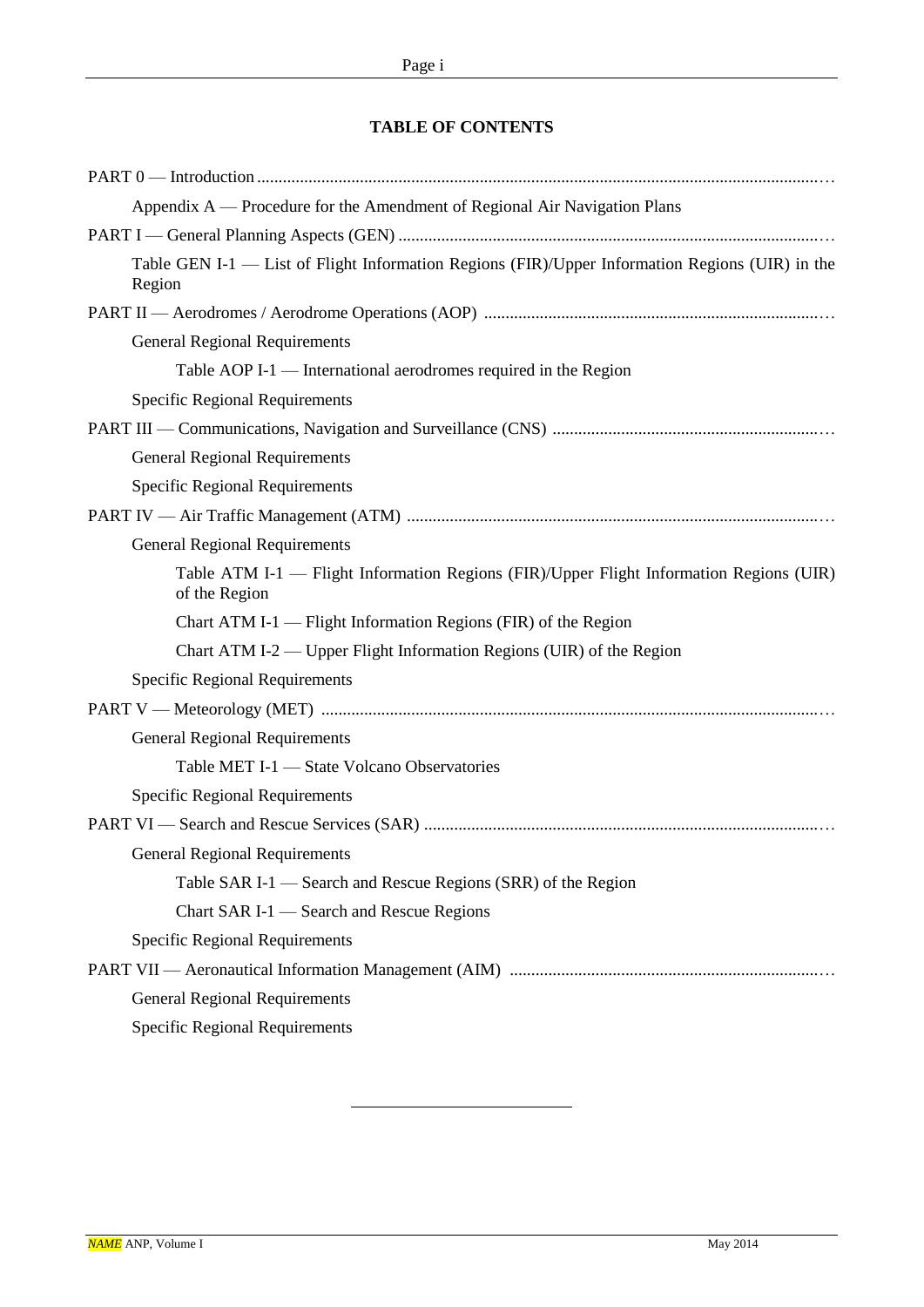# **(***NAME***) ANP, VOLUME I PART 0 – INTRODUCTION**

# **1. GENERAL**

1.1 On [*date to be determined*], the ICAO Council decided that the regional air navigation plans (ANPs) should be published in three volumes.

1.2 ANP Volume I contains stable plan elements whose amendment necessitates approval by the Council such as the assignment of responsibilities to States for the provision of aerodrome and air navigation facilities and services in accordance with Article 28 of the *Convention on International Civil Aviation* (Doc 7300); and the current to medium term mandatory regional requirements related to aerodrome and air navigation facilities and services to be implemented by States in accordance with regional air navigation agreements and requirements specific to the region which are not covered in the ICAO Standards and Recommended Practices (SARPs) and Procedures for Air Navigation Services (PANS). The material to be included in Volume I should minimise the requirement for frequent amendment. The following is a non-exhaustive list of such elements:

- Flight Information Regions (FIR) boundaries (Table and Charts);
- Search and Rescue Regions (SRR) boundaries (Table and Charts);
- Volcanic Ash Advisory Centres (VAAC);
- Tropical Cyclone Advisory Centres (TCAC); and
- Volcano Observatories (VO).

1.3 ANP Volume II contains dynamic plan elements material related to the assignment of responsibilities to States for the provision of aerodrome and air navigation facilities and services and the current to medium term mandatory regional requirements related to aerodrome and air navigation facilities and services to be implemented by States in accordance with regional air navigation agreements involving the relevant PIRG. The amendment of these elements does not require approval by the Council. The following is a non-exhaustive list of such elements:

- Major traffic flows:
- ATS route network;
- Meteorological Watch Offices (MWO);
- Secondary Surveillance Radar (SSR) codes;
- Five-letter name-codes; and
- VOLMET Broadcasts.

1.4 ANP Volume III contains dynamic/flexible plan elements providing implementation planning guidance for air navigation systems and their modernization taking into consideration emerging programmes such as the ICAO Aviation System Block Upgrades (ASBUs) and associated technology roadmaps described in the *Global Air Navigation Plan* (GANP) (Doc 9750). The ANP Volume III would also include appropriate additional guidance, particularly with regard to implementation, to complement the material contained in the ANP Volumes I and II. The amendment of Volume III would not require approval by the Council (approval of Part II is under the responsibility of the relevant PIRG).

*Note 1: The ANP does not list all facilities in the region(s) but only those required for international civil aviation operations. Documents from the Integrated Aeronautical Information Package and other States publications should be consulted for information on additional facilities and for operational information in general.*

*Note 2: The general structure of the regional plans for the parts which concern an air navigation field in Volumes I and II consists of an "Introduction", "General Regional Requirements" and "Specific Regional Requirements". Only Tables shown under "General Regional Requirements" are harmonized for all Regions. Should a Region require a Table for a specific field, this should be reflected under "Specific Regional Requirements" of the subject concerned. The naming convention for such tables*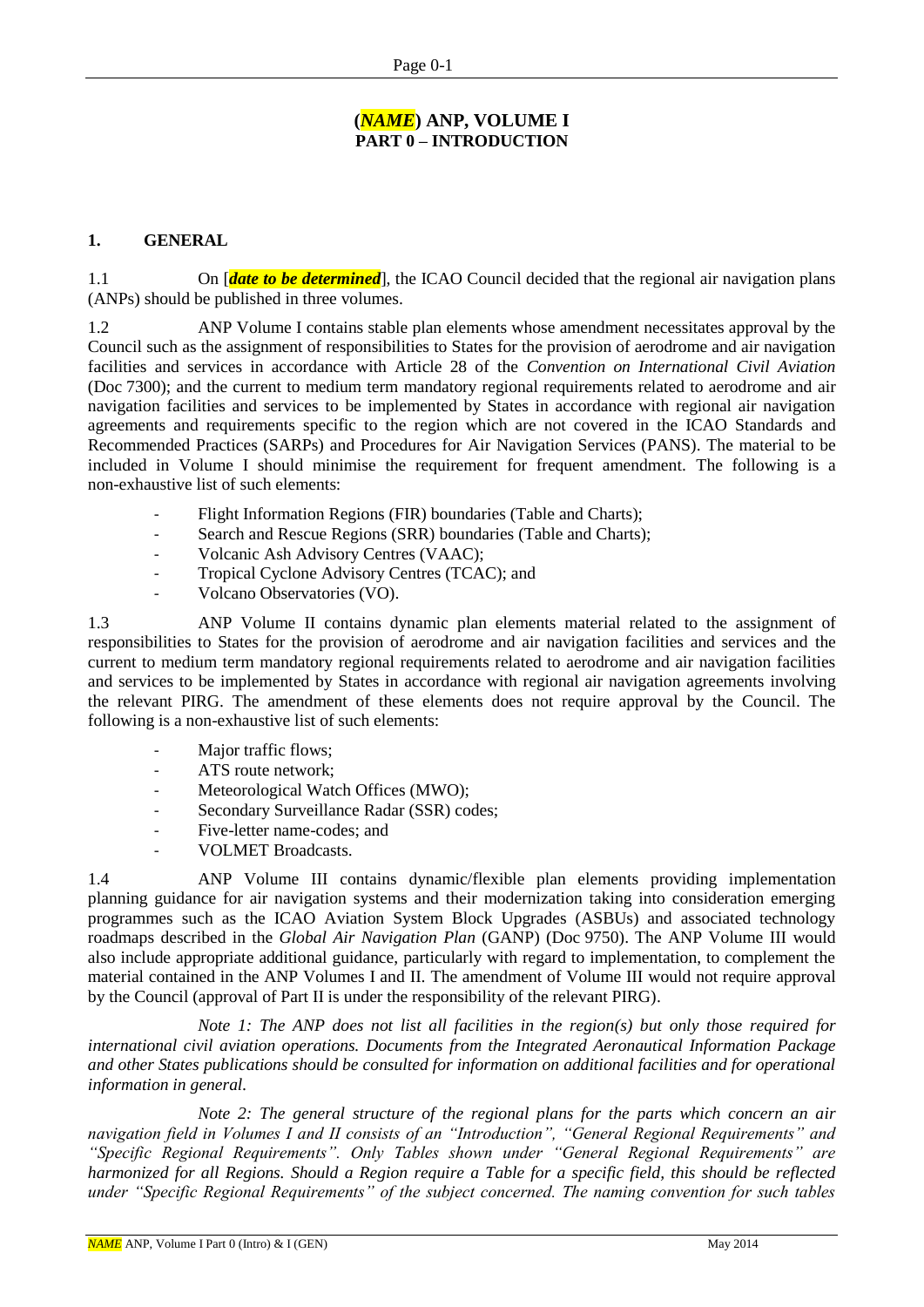*consists of the technical field concerned (AOP, CNS, ATM, MET, SAR and AIM), the ANP Volume number (I or II), the Region (APAC, AFI, CAR/SAM, EUR, MID, NAM and NAT) and the consecutive number of the table. Examples are as follows: Table ATM I-EUR-1, Table CNS II-MID-1 or Table MET I-AFI-2.*

1.5 Guidance material on the detail of programmes or concepts should be contained in supplementary material referenced appropriately or adopted as (*NAME*) Documents.

# **2. RELATIONSHIP BETWEEN THE GLOBAL AND REGIONAL AIR NAVIGATION PLANS**

2.1 The ANPs represent the bridge between, on one side, the global provisions in the ICAO SARPs and the GANP, and on the other side, the States' air navigation plans and implementation status.

2.2 The GANP represents a rolling, 15-year strategic methodology which leverages existing technologies and anticipates future developments based on State/industry-agreed operational objectives. The GANP is an overarching framework that includes key aviation policy principles to assist ICAO Regions, sub-regions and States with the preparation of their regional and State air navigation plans and to support the establishment of air navigation priorities.

# **3. OBJECTIVE AND PURPOSE OF REGIONAL AIR NAVIGATION PLANS**

3.1 The ANPs provide for the planning and implementation of air navigation systems within a specified area, in accordance with the agreed global and regional planning framework. They are developed to meet those needs of specific areas not covered in the worldwide provisions. The development and maintenance of the ANPs is undertaken by ICAO PIRGs with the assistance of the ICAO Secretariat.

3.2 The ANPs are used as a repository Document for the assignment of responsibilities to States for the provision of air navigation facilities and services within a specified area in accordance with Article 28 of the *Convention on International Civil Aviation* (Doc 7300).

3.3 The ANPs contain requirements related to the facilities and services to be implemented by States in accordance with regional air navigation agreements. The procedural parts of ANPs are published in the *ICAO Regional Supplementary Procedures* (SUPPs) (Doc 7030).

3.4 The ANPs contain provisions that States can follow in the planning of aerodrome and air navigation facilities and services activities, with the assurance that facilities and services furnished in accordance with the plan will form with those of other States an integrated system adequate for the foreseeable future.

3.5 The ANPs may serve as a legal basis for air navigation services charges which are levied for services provided or made available to users, in accordance with ICAO's *Policies on Charges for Airports and Air Navigation Services* (Doc 9082) and *ICAO Manual on Air Navigation Services Economics* (Doc 9161).

3.6 The ANPs support the performance-based approach to planning adopted by ICAO to measure the efforts made by States in implementing the agreed requirements.

# **4. MANAGEMENT AND AMENDMENT OF REGIONAL AIR NAVIGATION PLANS**

4.1 The elements of the existing planning system and the planning principles, operational requirements and planning criteria as developed for the (*NAME*) Region(s) are kept under constant review by the (*name of PIRG*) in accordance with its schedule of meetings, in consultation with provider and user States and with the assistance of the ICAO Regional Office(s) concerned.

4.2 The detailed amendment procedure of the three ANP Volumes is described in paragraph 5 below.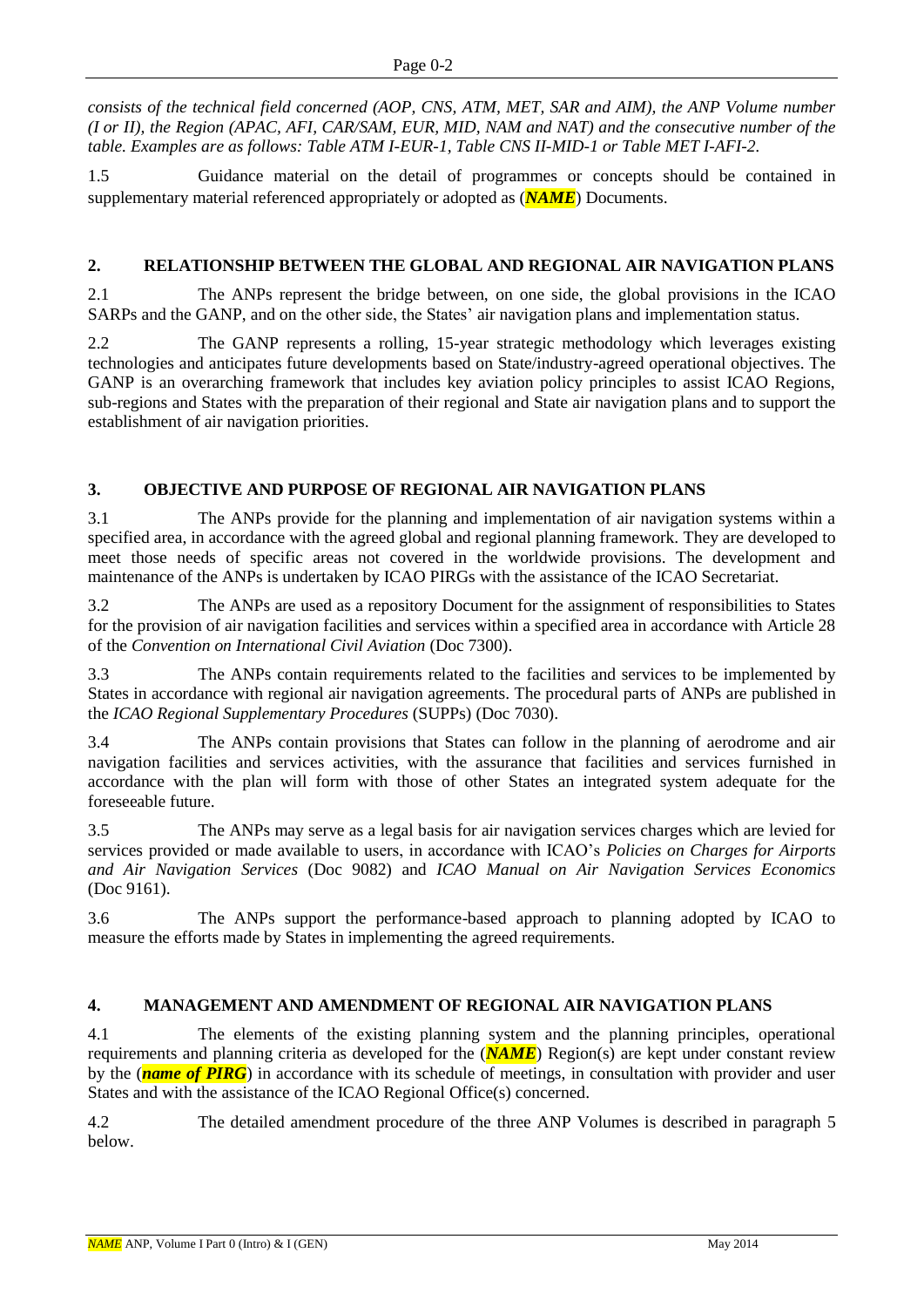# **5. PROCEDURE FOR THE AMENDMENT OF REGIONAL AIR NAVIGATION PLANS**

5.1 The procedure for the amendment of regional air navigation plans in three Volumes as approved by the Council is shown in **Appendix A**. (*Require approval by Council for the amending procedures.)*

#### **6. ABBREVIATIONS**

6.1 The abbreviations used in this document are contained in the *Procedures for Air Navigation Services — ICAO Abbreviations and Codes (PANS-ABC)* (Doc 8400), with the exception of those used in the explanations of any tables appearing herein, which also give their meaning.

#### **7. ESTABLISHMENT AND PROVISION OF A MULTINATIONAL ICAO AIR NAVIGATION FACILITY/SERVICE (***If applicable***)**

7.1 The operation of multinational air navigation services is well established within the (*NAME*) Region(s). The ICAO *Manual on Air Navigation Services Economics* (Doc 9161) details the ICAO policies on charges for air navigation services and provides additional information on the various models adopted globally. The introduction of multinational air navigation services does not dilute the principle that a State has the responsibility of overseeing the provision of air navigation services and that it shall maintain that responsibility within its sovereign airspace as well as within the airspace over the high seas for which it has accepted the responsibility for the provision of services. Where there is no intention to change or modify the FIR boundaries nor the facilities and services currently listed in the ANP there is not a requirement to amend the ANP. However, should changes to the FIR boundaries or to the facilities and services provided be required, such changes are likely to be subject to the ANP amendment procedure and should therefore be examined on a case-by-case basis. Advice on this issue can be obtained from the ICAO Regional Office(s). Any multinational arrangements for the provision of air navigation services should be registered with ICAO (Article 83 of the Convention (Doc 7300) and *Rules for Registration with ICAO of Aeronautical Agreements and Arrangements* (Doc 6685)).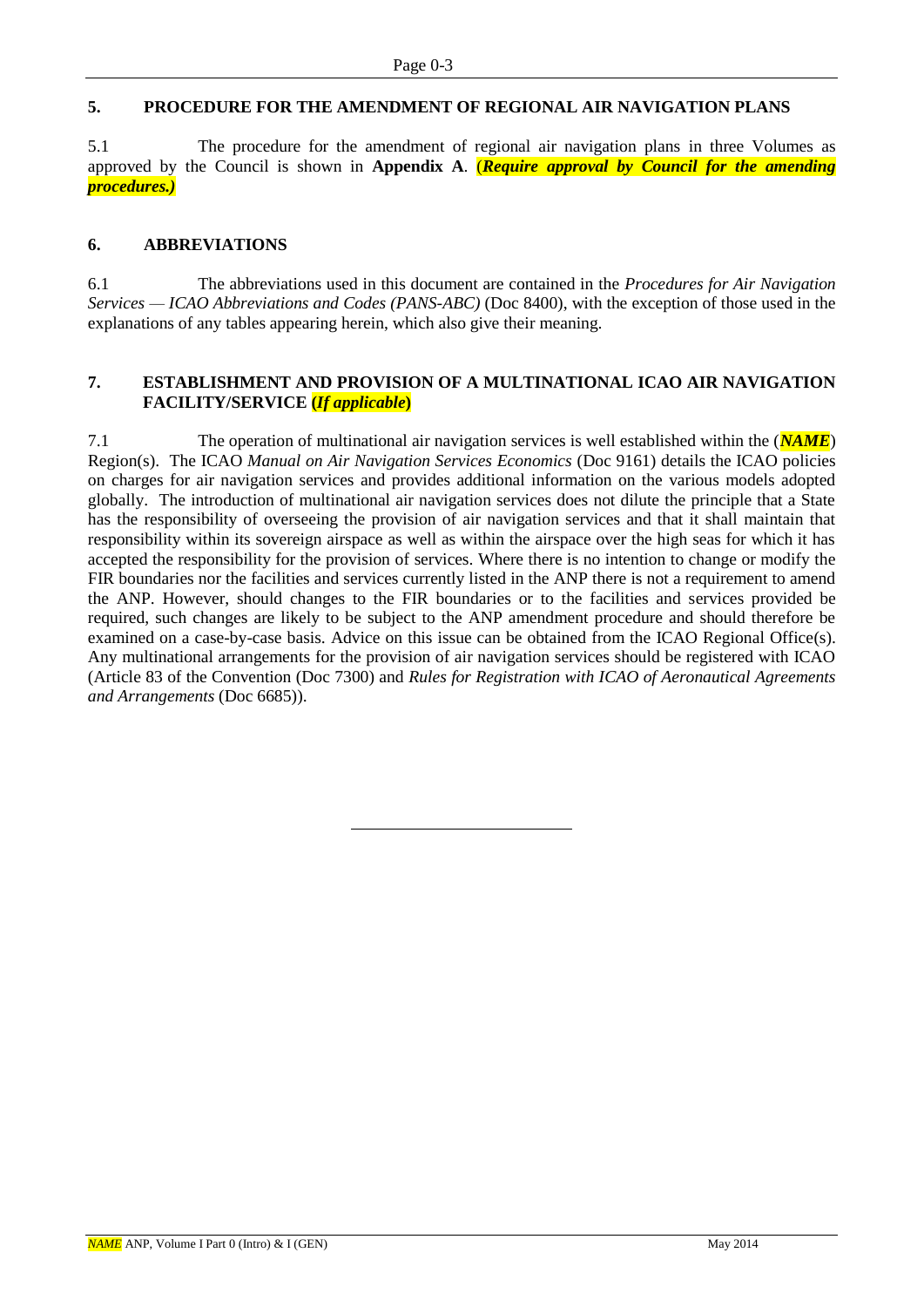### **APPENDIX A - PROCEDURE FOR THE AMENDMENT OF REGIONAL AIR NAVIGATION PLANS**

*(Approved by Council on date)*

#### **1. Introduction**

1.1. The procedure outlined below has been evolved to provide a means of maintaining the regional air navigation plans using an ANP web based platform.

#### **2. General criteria**

2.1. The Assembly has resolved that regional plans should be revised when it becomes apparent that they are no longer consistent with current and foreseen requirements of international civil aviation and that, when the nature of a required change permits, the associated amendment of the regional plan should be undertaken by correspondence between the Organization and the States and international organizations concerned.

2.2. When a State cannot immediately implement a particular part or a specific detail of a regional plan although it intends to do so, when practicable, this in itself should not lead to the State proposing an amendment to the plan.

2.3. The general structure of the regional plans for the parts which concern an air navigation field in Volumes I and II consists of an "Introduction", "General Regional Requirements" and "Specific Regional Requirements". As the section "General Regional Requirements" is harmonized for all regions, an amendment of the provisions (text) in "General Regional Requirements" will lead to amendment of Volumes I and II of the regional plans of all regions.

2.4. The amendment process of Volume III is under the responsibility of the relevant Planning and Implementation Regional Group (PIRG). The Parts 0 (Introduction) and I (General Planning Aspects) of Volume III are harmonized for all regions and the amendment of these parts should be made following interregional coordination.

#### **3. User rights**

3.1. Access to the ANP web based platform to develop and submit amendment proposals to the regional plan and to comment on an officially issued amendment proposal should be provided through controlled access by the State's or international organization's designated Focal Points. The State or international organization should officially inform their respective Regional Office of the registration of their designated Focal Points.

#### **4. States and international organizations to be consulted**

4.1. The Secretary General, through the relevant Regional Office, will determine the States and international organizations to be consulted on the amendment proposal. These will generally only include the provider and user States and international organizations that have a direct and obvious interest in the amendment in question.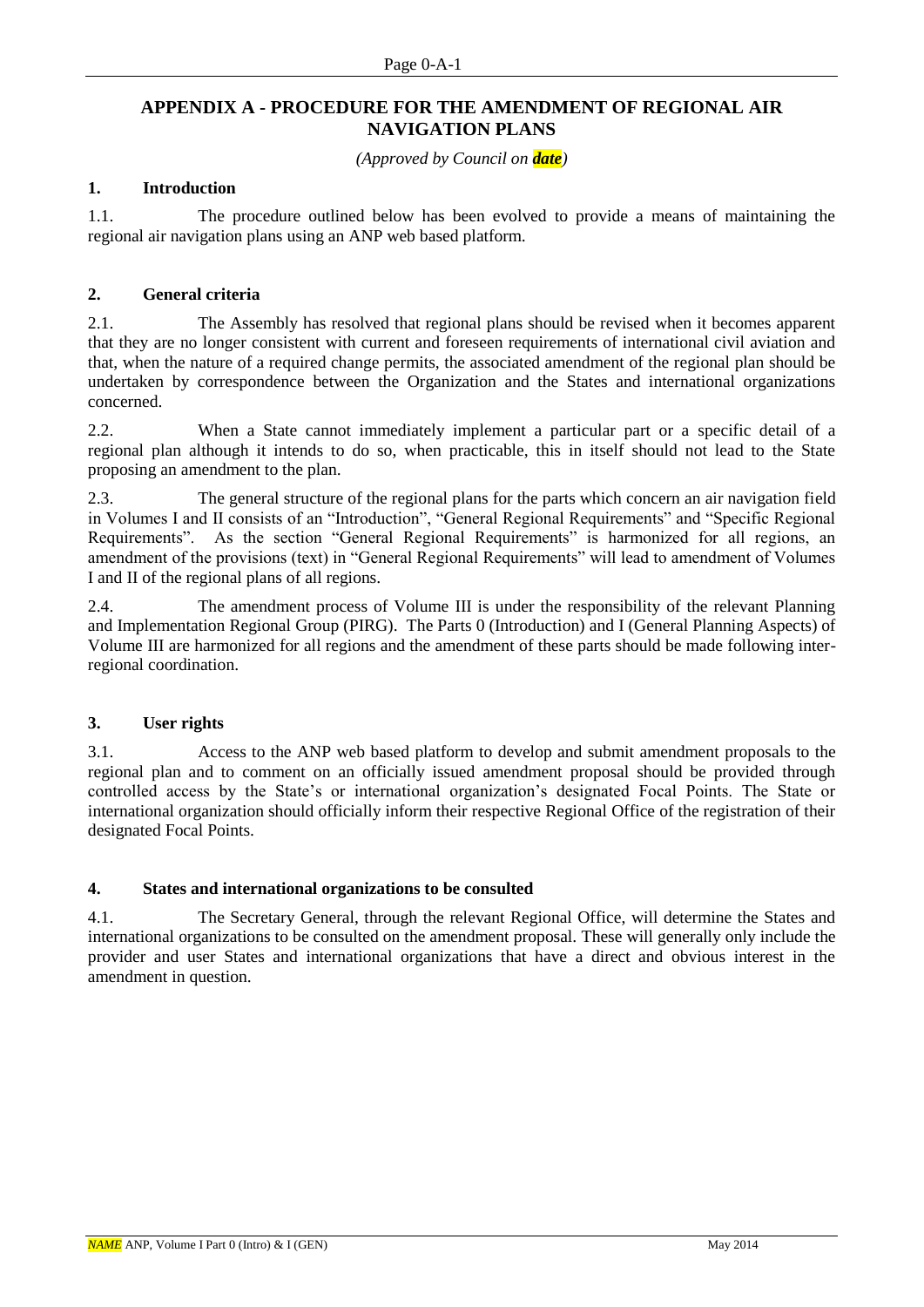# **PART A — AIR NAVIGATION PLANS, VOLUME I**

#### **5. Procedure for amendment of Volume I**

5.1. If, in the light of the above general criteria, any State (or group of States) or the relevant Planning and Implementation Regional Group (PIRG) of a region wishes to effect a change in the approved air navigation plan for that region, it should propose to the Secretary General, through the Regional Office accredited to that State, an appropriate amendment to the plan, adequately documented; the proposal should include the facts that lead the State (or group of States) to the conclusion that the amendment is necessary. Such amendments may include additions, modifications or deletions. (This procedure does not preclude a State having previous consultation with other States before submitting an amendment proposal to the Regional Office.) This proposed amendment should be submitted via the web based tool and/or by correspondence to the Regional Office.

5.2. Upon studying the proposal, if the Secretary General considers that the proposed amendment requires further coordination through the relevant Planning and Implementation Regional Group (PIRG), the proposal will be presented, adequately documented, to the PIRG. The views of the PIRG will be coordinated with the originating State and the proposed amendment will be updated via the ANP web based platform.

5.3. If the proposal concerns an amendment of the provisions (text) in "General Regional Requirements", the Secretary General will coordinate and circulate, through all Regional Offices, an amendment of all the regional plans.

5.4. If the Secretary General considers that the proposed amendment conflicts with established ICAO policy, or that it raises questions which the Secretary General considers should be brought to the attention of the Air Navigation Commission, the proposal will be presented, adequately documented, to the Commission. In such cases, the Commission will decide the action to be taken on the proposal.

5.5. The Secretary General, through the Regional Office, will circulate the proposal, adequately documented, with a request for comments to all provider and user States of the region considered affected as well as to user States outside the region and international organizations which may be invited to attend suitable ICAO meetings and which may be concerned with the proposal. The States and international organizations concerned should either send their comments/agreement/objection via the ANP web based platform and/or by correspondence to the Regional Office. Any comment or objection should be adequately supported by reasons for the comment or objection.

5.6. If, in reply to the Secretary General's inquiry, no objection is raised to the proposal by a specified date, the proposal should be submitted to the President of the Council, who is authorized to approve the amendment on behalf of the Council. The approved amendment should be incorporated into Volume I of the regional plan.

5.7. If, in reply to the Secretary General's inquiry, any objection is raised, and if objection remains after further consultation, the matter will be documented for discussion by the respective planning and implementation regional group (PIRG) and, ultimately for formal consideration by the Air Navigation Commission, if it remains unresolved. If the Commission concludes that the amendment is acceptable in its original or other form, it will present appropriate recommendations to the Council.

5.8. Proposals for the amendment of Volume I of the regional plan submitted by international organizations directly concerned with the operation of aircraft, which may be invited to attend suitable ICAO meetings and which attended the meeting(s) where the relevant regional plan is managed, will be dealt with in the same manner as those received from States, except that, before circulating a proposal to States and selected international organizations, the Secretary General will ascertain whether it has adequate support from the State or States whose facilities will be affected. If such support is not forthcoming, the proposal will be presented to the Commission, and the Commission will decide on the action to be taken on the proposal.

5.9. Proposals for the amendment of Volume I of the regional plan may also be initiated by the Secretary General, through the Regional Office accredited to that State, provided that the State or States whose facilities will be affected have expressed their concurrence with the proposal.

5.10. Amendments to Volume I of the regional plan which have been approved in accordance with the above procedure will be published in the ANP web based platform at convenient intervals.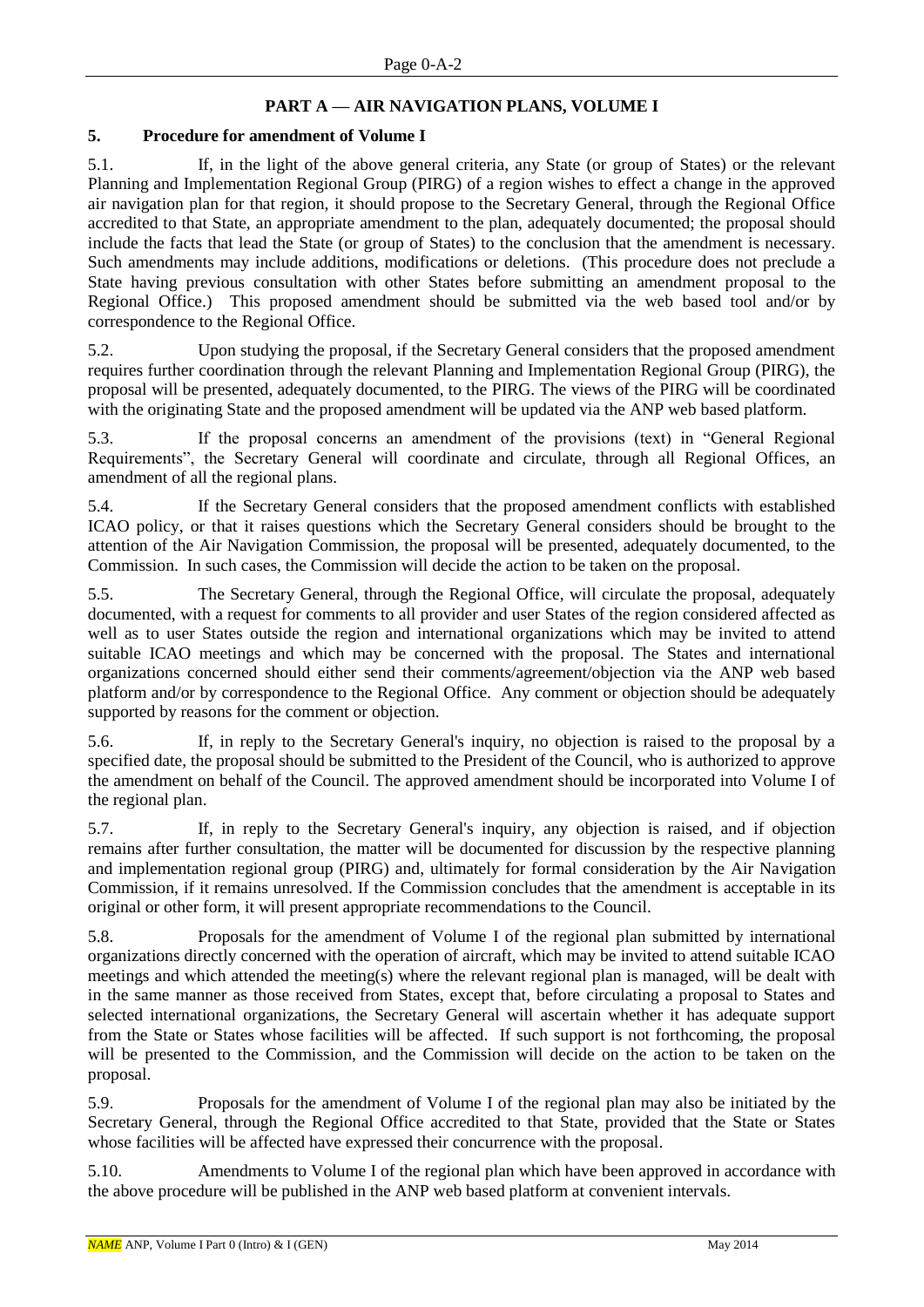# **PART B — AIR NAVIGATION PLANS, VOLUME II**

#### **6. Procedure for amendment of Volume II**

6.1. Amendments of Volume II of the regional plan should be effected on the basis of an adequately documented proposal submitted by a State (or a group of States) or the relevant PIRG to the Secretary General, through the Regional Office accredited to that State. The proposal should include the facts that lead to the conclusion that the amendment is necessary. Such amendments may include additions, modifications or deletions to Volume II of the regional plan. (This procedure does not preclude a State having previous consultation with other States before submitting an amendment proposal to the Regional Office.) This proposed amendment should be submitted via the ANP web based platform and/or by correspondence to the Regional Office.

6.2. If the proposal concerns an amendment of the provisions (text) in "General Regional Requirements", the Secretary General will coordinate and circulate, through all Regional Offices, an amendment of all the regional plans.

6.3. The ICAO Regional Office will circulate the proposal, adequately documented, with a request for comments to all provider and user States of the region considered affected as well as to user States outside the region and international organizations which may be invited to attend suitable ICAO meetings and which may be concerned with the proposal. The States and international organizations concerned should either send their comments/agreement/objection via the ANP web based platform and/or by correspondence to the Regional Office. Any comment or objection should be adequately supported by reasons for the comment or objection.

6.4. If, in reply to the ICAO Regional Office's inquiry, no objection is raised to the proposal by a specified date, it will be deemed that a regional agreement (involving the relevant PIRG) on the subject has been reached and the proposed amendment should be incorporated into Volume II of the regional plan.

6.5. If, in reply to the ICAO Regional Office's inquiry, any objection is raised, and if objection remains after further consultation, the matter will be documented for discussion by the respective planning and implementation regional group (PIRG) and, ultimately for formal consideration by the Air Navigation Commission, if it remains unresolved. If the Commission concludes that the amendment is acceptable in its original or other form, it will present appropriate recommendations to the Council.

6.6. Proposals for the amendment of Volume II of the regional plan submitted by international organizations directly concerned with the operation of aircraft, which may be invited to attend suitable ICAO meetings, where the relevant regional plan is managed, will be dealt with in the same manner as those received from States, except that, before circulating a proposal to States and selected international organizations, the Secretary General will ascertain whether the proposal has adequate support from the State or States whose facilities or services will be affected. If such support is not forthcoming, the proposal will not be pursued.

6.7. Proposals for the amendment of Volume II of the regional plan may also be initiated by the Secretary General, through the Regional Office accredited to that State, provided that the State or States whose facilities or services will be affected have expressed their concurrence with the proposal.

6.8. Amendments to Volume II of the regional plan which have been approved in accordance with the above procedure will be published in the ANP web based platform at convenient intervals.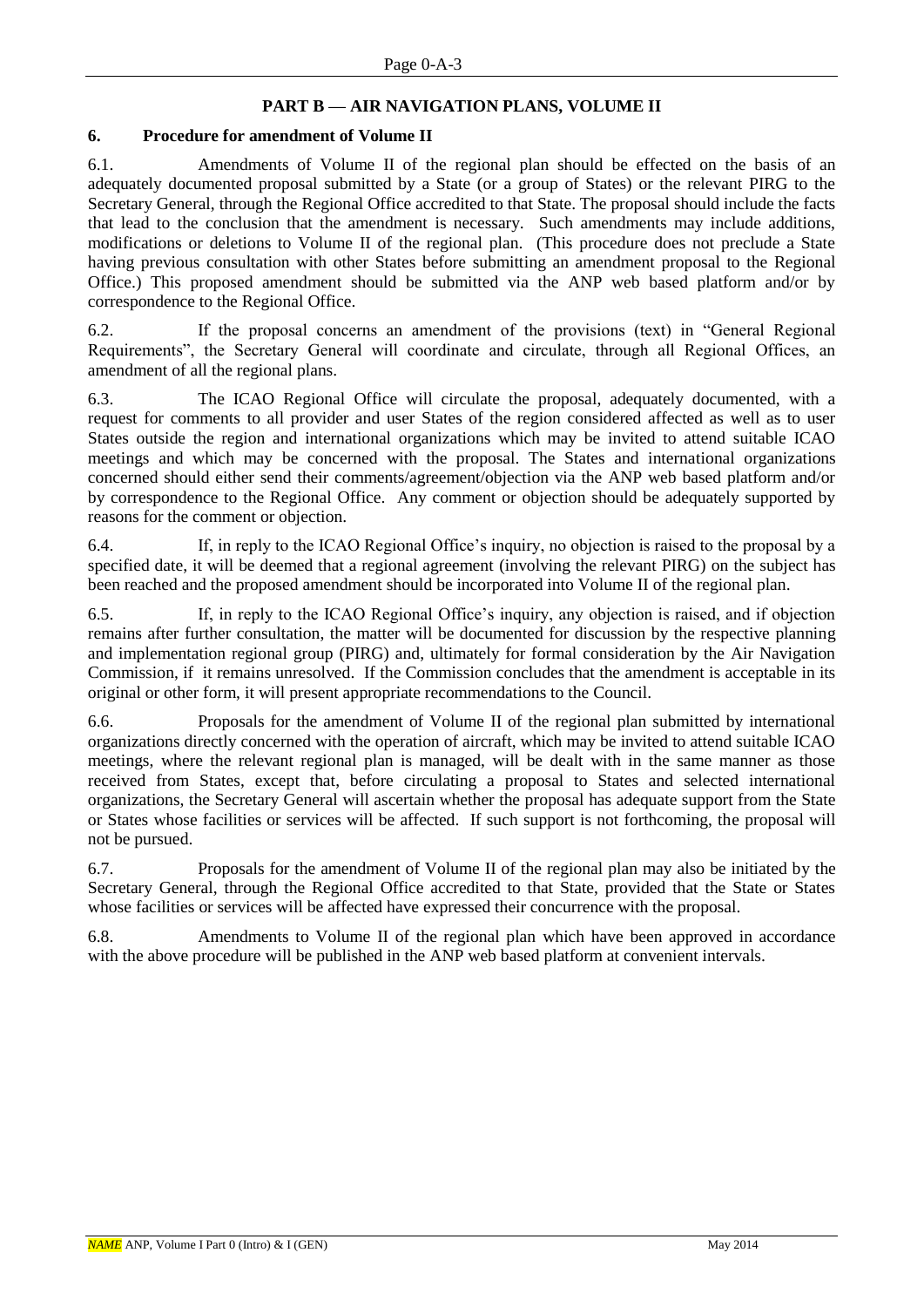# **PART C — AIR NAVIGATION PLANS, VOLUME III**

#### **7. Procedure for amendment of Volume III**

7.1. Amendments of Volume III of the regional plan are under the responsibility of the relevant Planning and Implementation Regional Group (PIRG) and not subject to a formal application of the procedure for amendment of the ANP described in Parts A and B above. However, the amendment of the provisions of Part 0 - "Introduction" and Part I - "General Planning Aspects" needs special coordination, as specified in 7.4 below. Since these two Parts are harmonized for all regions, an amendment of the provisions contained there-in will lead to amendment of Parts 0 and I of Volume III of the regional plans of all regions.

7.2. Amendments of Volume III of the regional plan should be effected on the basis of an adequately documented proposal submitted to the ICAO Regional Office concerned by:

- a State (or a group of States); or
- the relevant Planning and Implementation Regional Group (PIRG) of the region(s); or
- the ICAO Secretariat; or
- international organisations directly concerned with the operation of aircraft, which may be invited to attend suitable ICAO meetings and/or which attended the meeting(s) where the relevant Volume III amendments were agreed.

7.3. This procedure does not preclude a State (or group of States) having previous consultation with other States before submitting an amendment proposal to the Regional Office. Such amendments may include additions, modifications or deletions to Volume III of the regional plan. In addition, the facts that led to the conclusion that the amendment should be included.

7.4. If the proposal concerns an amendment of the provisions in Part 0 - "Introduction" or Part I - "General Planning Aspects", the ICAO Regional Office concerned will submit the proposal to ICAO Headquarters (Air Navigation Bureau) for coordination with all ICAO Regional Offices. The views of the ICAO Regional Offices will be taken into consideration in the consolidation/approval of the amendment by the ANB. The approved amendment will be published in Volume III of all regional plans at convenient intervals.

7.5. The mechanism for the amendment of Part II of Volume III of the regional plan should be developed, agreed by the relevant PIRG and reflected in the corresponding PIRG Handbook.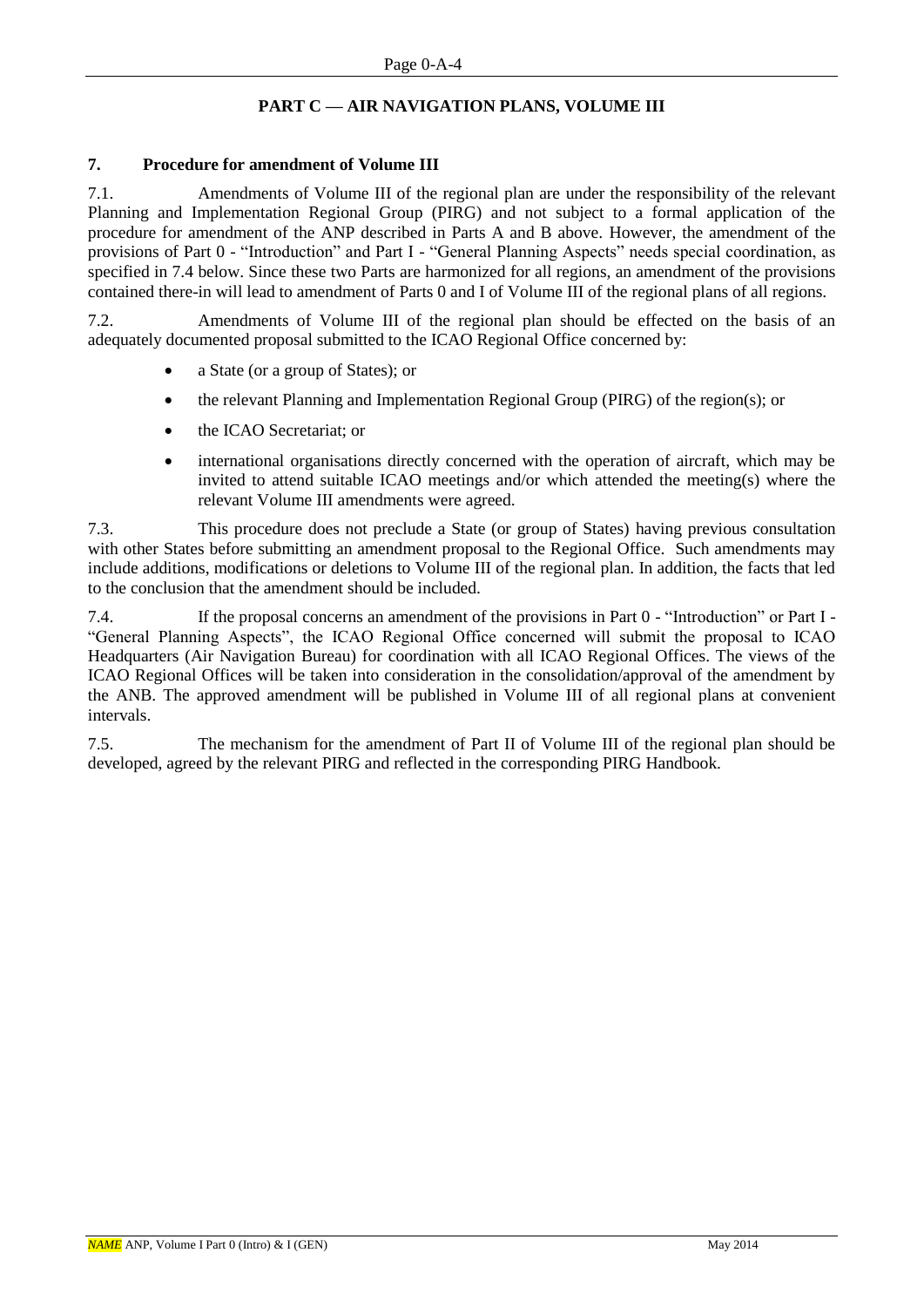# **(***NAME***) ANP, VOLUME I**

### **PART I – GENERAL PLANNING ASPECTS (GEN)**

### **1. GEOGRAPHICAL SCOPE**

1.1 The (*NAME*) ANP is related to the ICAO (*NAME*) air navigation region(s). The ANP may call for the provision of basic facilities and services beyond the charted boundaries of a region where such facilities and services are necessary to meet the requirements of international air navigation within that region.

1.2 A number of States within the ICAO (**NAME**) Region(s) are members of one or more sub-regional groupings which have development plans to improve air navigation services; such plans contribute to the regional implementation of the ICAO *Global Air Navigation Plan* (GANP) (Doc 9750). Regional subgroups include the:

- *(include appropriate regional subgroups names if applicable)*
- *Note: Diagram or list of regional sub groupings to be inserted in the Volume II or database.* **(***If applicable***)**

#### **2. FLIGHT INFORMATION REGIONS**

2.1 **Table GEN I-1** shows the current Flight Information Regions (FIR)/Upper Information Regions (UIR) which are part of the ICAO (*NAME*) Region(s). More details of the FIRs and UIRs within the (*NAME*) air navigation region(s) are contained in **Table ATM I-1** and **Charts ATM I-1** and **ATM I-2**.

#### **3. STATES' RESPONSIBILITIES**

3.1 Each Contracting State is responsible for the provision of facilities and services in its territory under Article 28 of the Convention as well as within the airspace over the high seas for which it has accepted the responsibility for the provision of services. The Council has recommended that these facilities and services include those specified in the ANPs.

3.2 The inclusion of the basic facilities and services provided by non-Contracting States and territories in regional ANPs is simply recognition that they are needed by or likely to affect international civil aircraft operations of Contracting States or the facilities and services of these States.

*Note. — Non-Contracting States in the (NAME) region are:* **(include names as applicable)**

# **4. (***NAME***) REGIONAL PLANNING**

4.1 The regional planning and implementation process is the principal engine of ICAO's planning framework. It is here that the top-down approach comprising global guidance and regional harmonization measures converges with the bottom-up approach constituted by national planning by States.

# **4.2 PERFORMANCE BASED APPROACH**

#### 4.2.1 Global Approach

4.2.1.1 In an effort to assist planners in weighing outcomes and making appropriate decisions, the *Manual on Global Performance of the Air Navigation System (Doc 9883)* has been developed. In this respect ICAO has defined 11 Key Performance Areas (KPA), one for each of the *Global ATM Operational Concept*  (Doc 9854) expectations outlined below.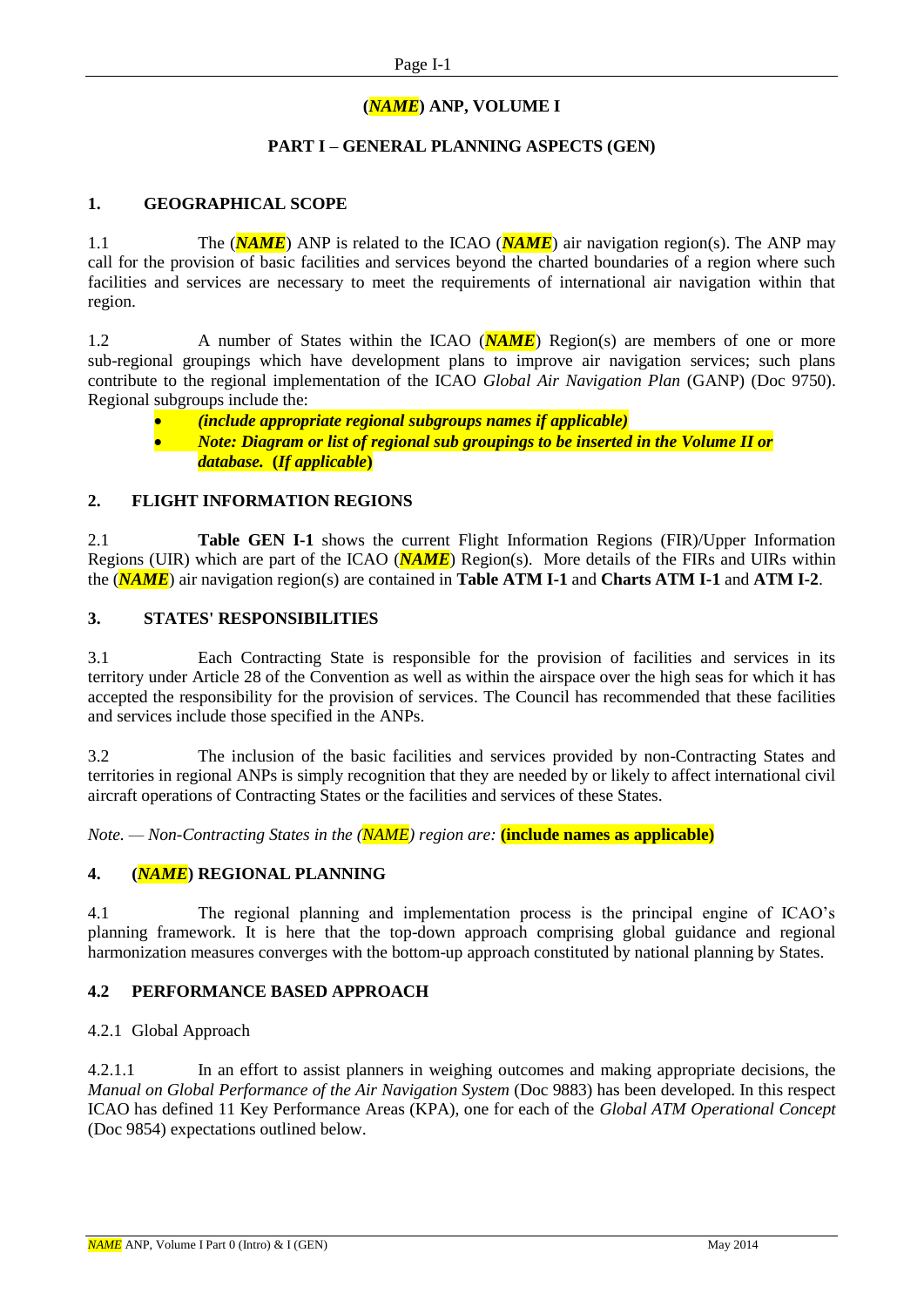4.2.1.2 These general expectations are relative to the effective operation of the ATM system. The ICAO planning objective is to achieve a performance based global air traffic management (ATM) system through the implementation of air navigation systems and procedures in a safe, progressive, cost-effective and cooperative manner.



# **5. RELATIONSHIP BETWEEN GLOBAL, REGIONAL AND NATIONAL PLANNING**

**Figure 1. Relationship between global, regional and national plans.** 

5.1 Planning takes place at global, regional and national levels. Planning is accomplished with the help of planning tools and methodologies that are used primarily at the regional and national levels, conditioned by guidance from the global level. The basis for effective planning is the GANP (Doc 9750), which should guide the development of regional and national implementation plans that will support system architectures.

# **6. HUMAN RESOURCE PLANNING**

6.1 Human resource planning can be considered "*the systematic and continuing process of analysing an organisation's human resource needs under changing conditions and developing personnel policies appropriate to the longer-term effectiveness of the organisation. It is an integral part of corporate planning and budgeting procedures since human resource costs and forecasts both affect and are affected by longer-term corporate plans.*" 1

6.2 Estimating current and future requirements for civil aviation personnel and training capacity is essential for human resource planning, institutional capacity building, and related funding and policy measures. Such planning will need to take into account the interdependencies for supply and demand of qualified personnel at national, regional and global levels.

# 6.3 Human Performance

-

6.3.1 The high level of automation and interdependencies across aviation disciplines will only increase with evolving air navigation systems. To maximise potential safety and efficiency benefits that these offer, the development of human-driven, rather than engineering-driven interfaces is required, making it easier for the human operator to make sound decisions and take correct actions. Similarly, as part of a safety management systems approach, procedures need to be identified for the use of current and new

<sup>&</sup>lt;sup>1</sup> Defined by the UK Institute of Personnel and Development

 $NAME$  ANP, Volume I Part 0 (Intro)  $\&$  I (GEN) May 2014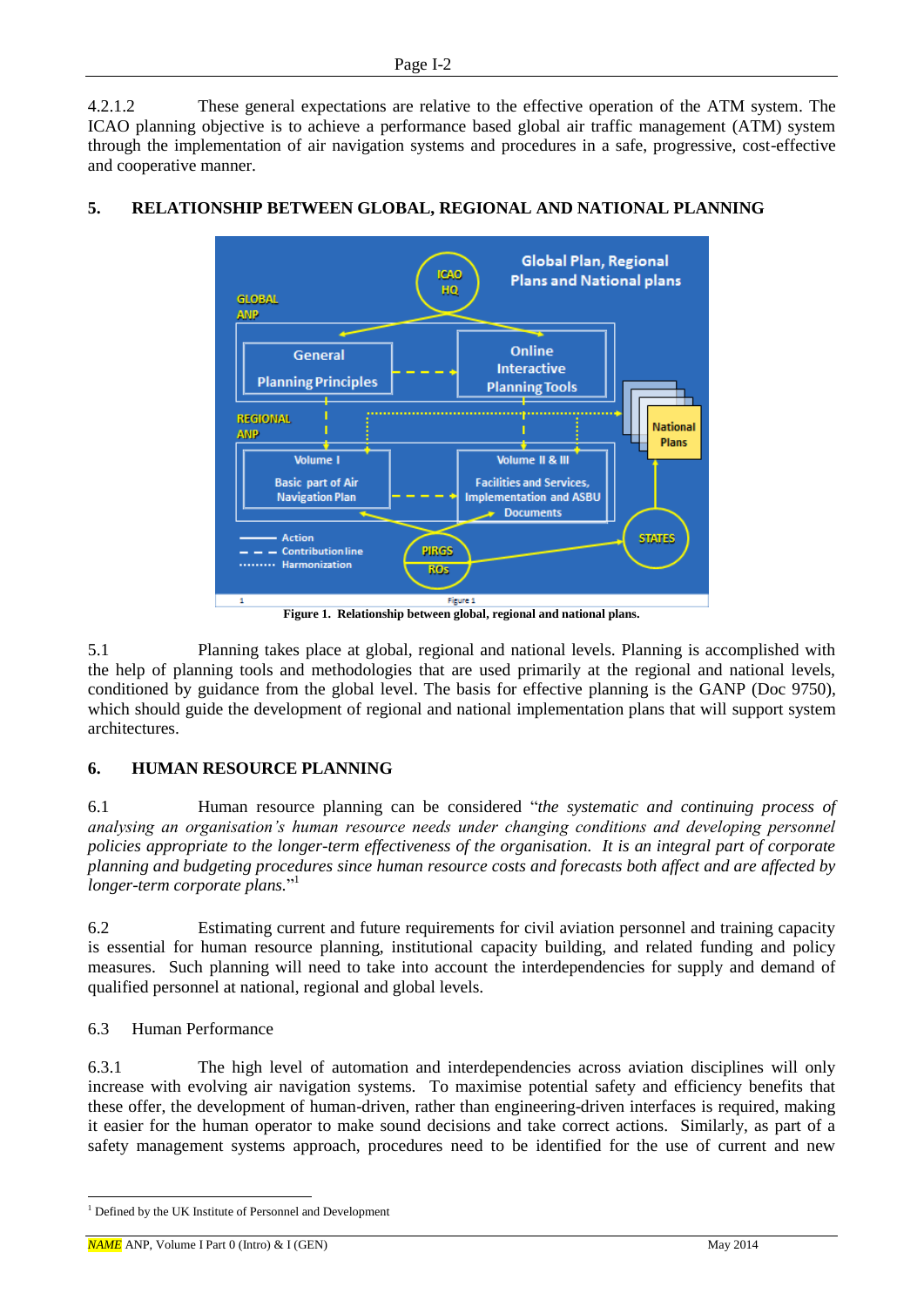technologies that take into account human capabilities and manage the risk associated with human limitations.

### 6.3.2 States should:

- a) Identify a certification process that requires at the design stage:
	- i) recognition of the potential human performance issues that the proposed new technology attempts to address; and
	- ii) consideration of the potential human performance issues, including changes in roles and the effects on individual and team behaviours, that may be introduced by the proposed new technology.
- b) Identify processes for the implementation of new technologies, systems and procedures that describes the means by which human performance considerations can be addressed within operational contexts.
- c) Consider the management of human performance-related risks as a necessary and essential aspect of the oversight of safety management systems.
- d) Ensure that their technical personnel have exposure to training in human factors.

#### 6.4 Training

6.4.1 A major goal of CNS/ATM systems is to create a seamless air navigation system. A seamless air navigation environment will require adequately qualified personnel prepared to perform their jobs in an evolving environment. At the same time, shortcomings in human resource planning and training are frequently mentioned as one of the reasons for the lack of implementation of regional ANPs. Human resource development challenges will be compounded during the transition period to CNS/ATM systems. As the existing and emerging air navigation technologies will co-exist in parallel for a period of time, civil aviation personnel will need to learn new skills, whilst retaining those needed to operate and maintain existing systems. To meet this challenge, a cooperative approach should be used in civil aviation training within the region. This approach should:

- a) ensure that the training needs for the region are identified, documented and kept up to date;
- b) facilitate the access to specialized types of training needed within the region or subregions that individual States cannot justify based on their national training needs alone;
- c) ensure that a balanced market exists to support the development and on-going implementation of high-quality training in one or more training centres within the region or sub-regions;
- d) endeavour to distribute equitably regional training activities among the training centres established within the region or sub-regions.
- e) take advantage of readily available training materials including those available through the TRAINAIR Plus sharing system.

6.4.2 Appropriate bodies should be established to facilitate regional and sub-regional training planning. A quantitative approach should be used to determine the training capabilities needed within a region or sub-region. Decisions concerning required training capabilities should be based on an aggregate of training needs for existing air navigation technologies, as well as emerging technologies. A State consultation process should be used to formulate a plan for the establishment of specific regional training centres.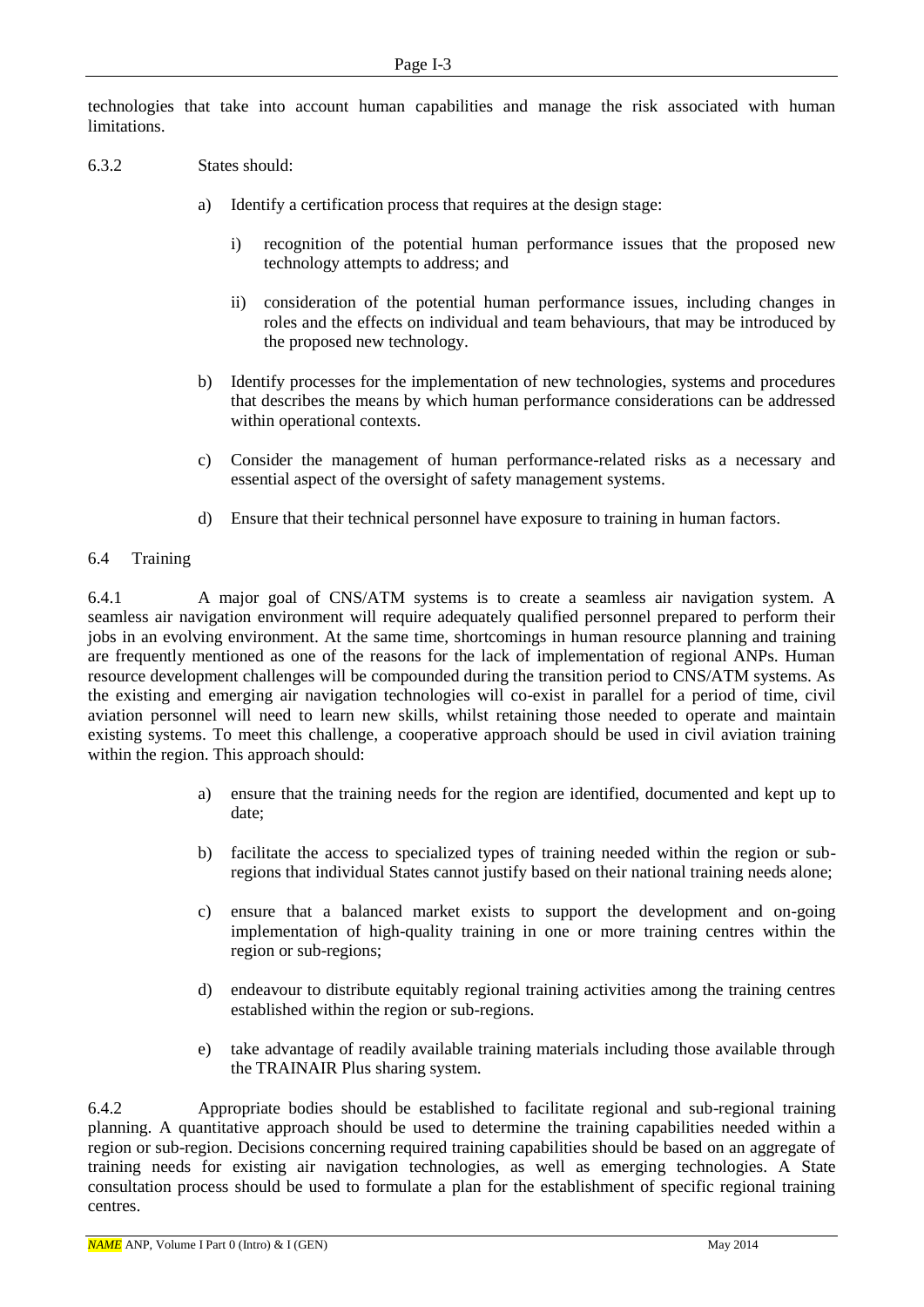6.5 Training of technical personnel

6.5.1 States should develop and implement comprehensive training programmes and periodic training plans for all technical staff, including initial, on-the-job, recurrent and specialized training.

### **7. SAFETY CONSIDERATIONS**

7.1 Safety fundamentally contributes to the sustainable growth of a sound and economically viable civil aviation system that continues to foster economic prosperity and social development. With air traffic projected to double in the next 15 years, safety risks must be addressed proactively to ensure that this significant capacity expansion is carefully managed and supported through strategic regulatory and infrastructure developments. It is imperative therefore that States and regions remain focused on their safety priorities as they continue to encourage expansion of their air transport sectors.

7.2 Acceptable safety levels are related to the establishment of State safety programmes (SSPs) that are able to anticipate and effectively respond to safety-related occurrences, resulting in continual improvements to an already low global accident rate. The *Global Aviation Safety Plan* (GASP) specifically establishes targeted safety objectives and initiatives that support SSP implementation while ensuring the efficient and effective coordination of complementary safety activities between all stakeholders.

7.3 PIRGs should harmonize activities undertaken to address aviation safety issues on a regional basis with the Regional Aviation Safety Groups (RASGs). In addition, PIRGs should coordinate relevant safety matters with RASGs to ensure consistency and avoid overlap.

7.4 PIRGs should ensure that air navigation services development programmes are consistent with the GASP safety objectives and initiatives. States are responsible for the prompt elimination of their air navigation deficiencies. Detailed information on the process of identifying and managing air navigation deficiencies is contained in the (*name of PIRG*) Handbook.

7.5 Adherence to the ICAO SARPs will significantly contribute to aviation safety. States should therefore ensure that they have the necessary regulatory framework in place to reinforce the adoption of the ICAO SARPs within their national regulations. States should also ensure that any differences to the ICAO SARPs have been assessed in respect of safety and are notified in accordance with ICAO requirements.

#### 7.6 Unsatisfactory Conditions Reporting

7.6.1 States should act on any serious problems encountered due to the lack of implementation or prolonged unavailability of air navigation facilities or services required by the ANPs as reported by users of air navigation facilities and services.

# **8. ENVIRONMENT CONSIDERATIONS**

8.1 It is an ICAO Strategic Objective to minimize the adverse effects of global civil aviation on the environment. PIRGs should ensure that environmental factors are taken into consideration when performance based systems implementation plans are developed and may wish to coordinate their plans with the State Action Plans on  $CO<sub>2</sub>$  Emissions Reduction. The results of environmental analysis can be useful in providing national decision-makers within the various sub-regions with information upon which to base airspace architecture decisions and in providing information on what the aviation industry is doing now to protect the environment in the future. Tools such as the ICAO Fuel Savings Estimation Tool (IFSET) are available from the ICAO public website to help quantify the environmental benefits from operational improvements. Environmental considerations should, however, not compromise acceptable levels of safety and be balanced against operational and economic considerations.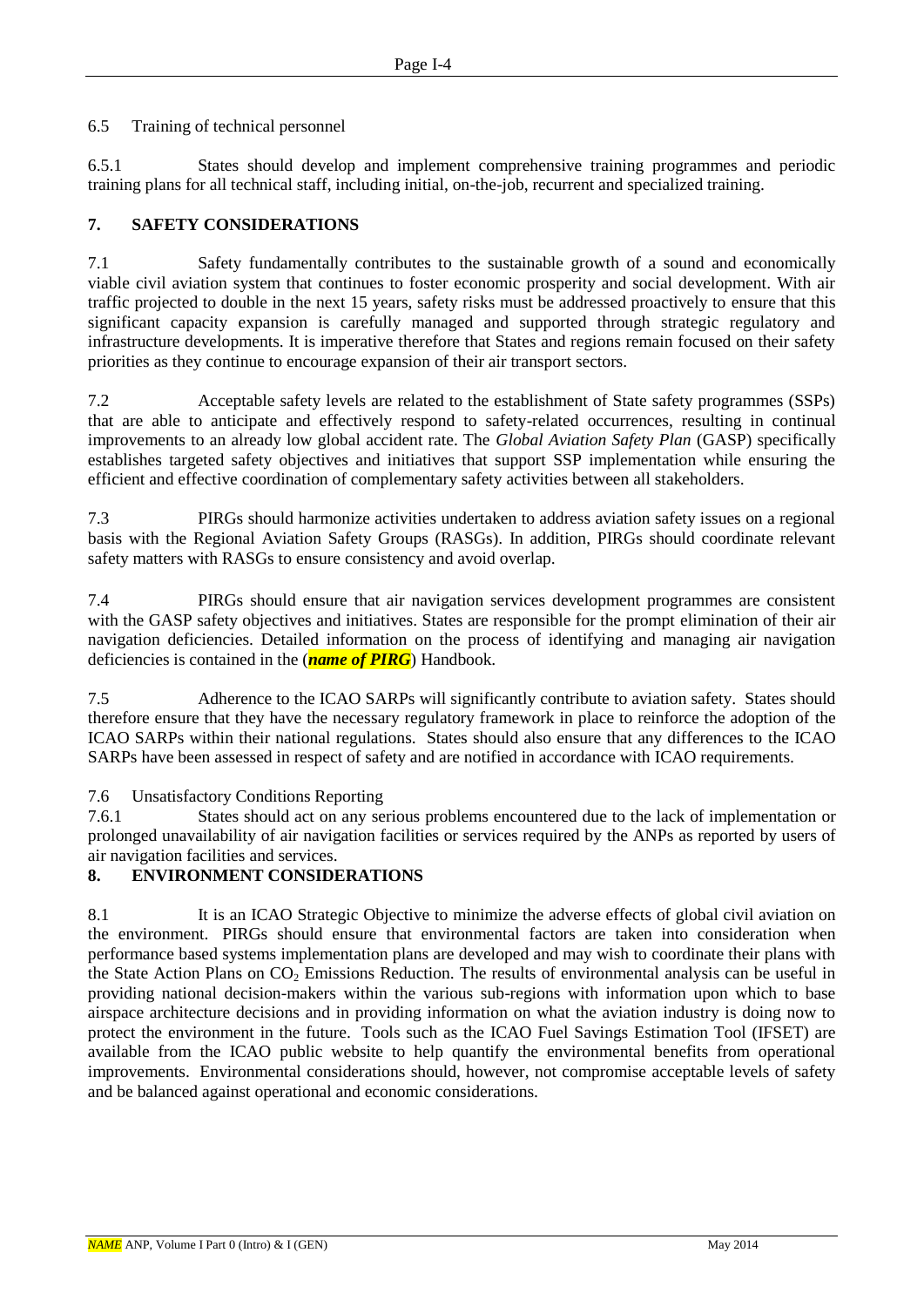# **9. AIR TRAFFIC FORECASTS**

9.1 Regional traffic forecasting supports the regional air navigation system planning. All States generally prepare individual forecasts, taking account of the regional information, for national planning purposes. A uniform strategy has been adopted by ICAO for the purpose of preparing traffic forecasts and other planning parameters in support of the regional planning process. This information should be shared through at least the sub-regional groupings to enable effective regional planning development.

# **10. CONTINGENCY PLANNING**

10.1 Contingency plans may constitute a temporary deviation from the approved ANPs; such deviations are approved, as necessary, by the President of the ICAO Council on behalf of the Council.

10.2 The effects of disruption of services in particular portions of airspace are likely to affect significantly the services in adjacent airspace. States should co-ordinate with neighbouring States in the development and implementation of contingency plans, which in some cases may be developed on a subregional basis.

10.3 ICAO will initiate and coordinate appropriate contingency action in the event of disruption of air traffic services and related supporting services affecting international civil aviation operations provided by a State in the event that the authorities cannot adequately discharge their responsibility for the provision of such services to ensure the safety of international civil aviation operations. In such circumstances, ICAO will work in coordination with States responsible for airspace adjacent to that affected by the disruption and in close consultation with international organizations concerned.

10.4 Regional contingency plans will be developed, approved and maintained by (*name of PIRG*) with the support of ICAO and other organizations.

10.5 States should prepare their contingency plans in advance and ensure their availability or accessibility to the ICAO Regional Office. The plans should be reviewed at regular intervals and updated as required.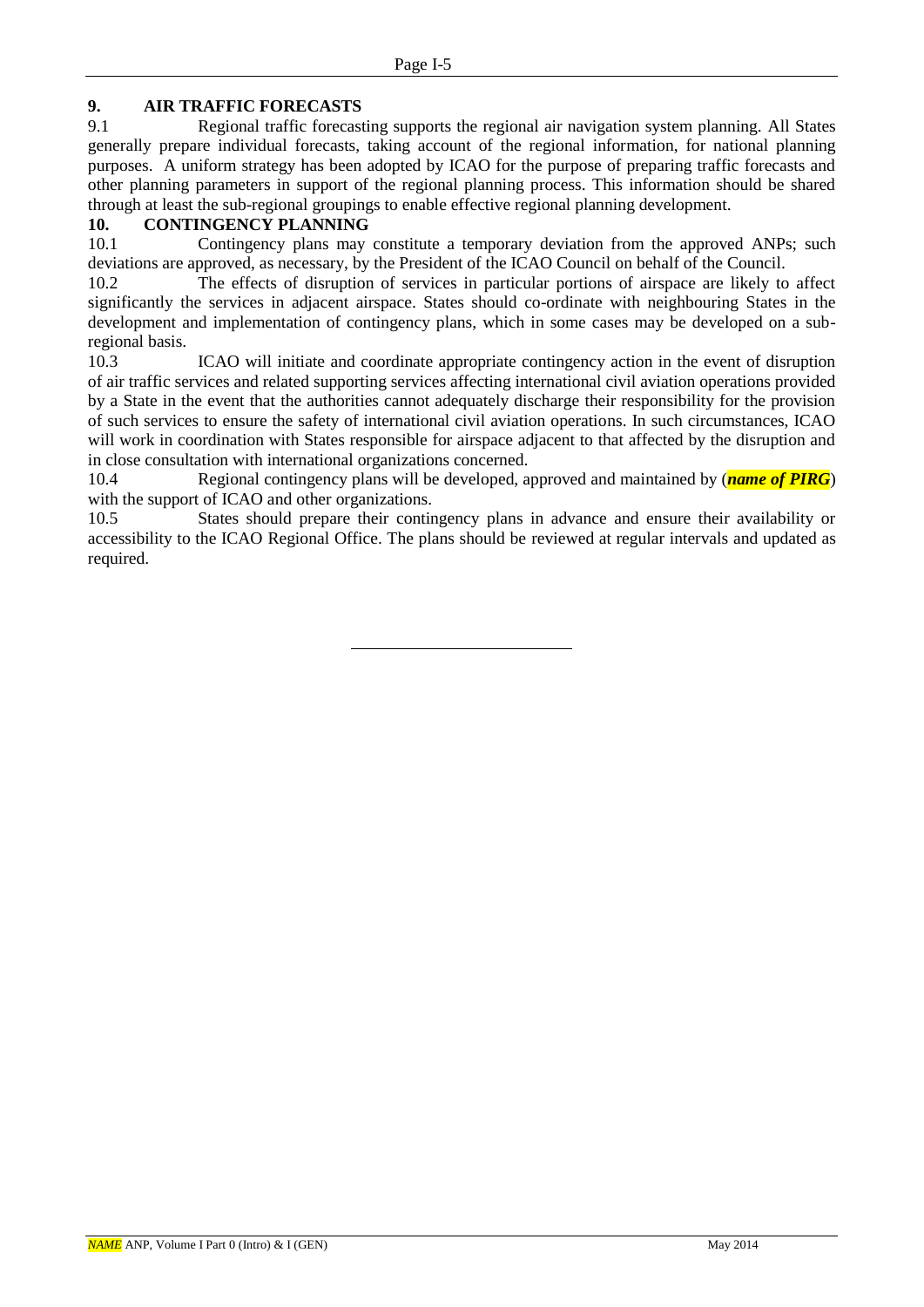#### Page I-6

# **TABLE GEN I-1 - FLIGHT INFORMATION REGIONS (FIR)/UPPER INFORMATION REGIONS (UIR) OF THE ICAO (***NAME*) **REGION(S)**<br>EXPLANATION OF TABLE

| <b>EXPLANATION OF TABLE</b> |  |
|-----------------------------|--|
|-----------------------------|--|

| Column |                |                 |
|--------|----------------|-----------------|
|        | <b>State</b>   | Name of State   |
|        | <b>FIR/UIR</b> | Name of FIR/UIR |
|        |                |                 |

| <b>STATE</b> | <b>FIR/UIR</b> |
|--------------|----------------|
|              |                |
|              |                |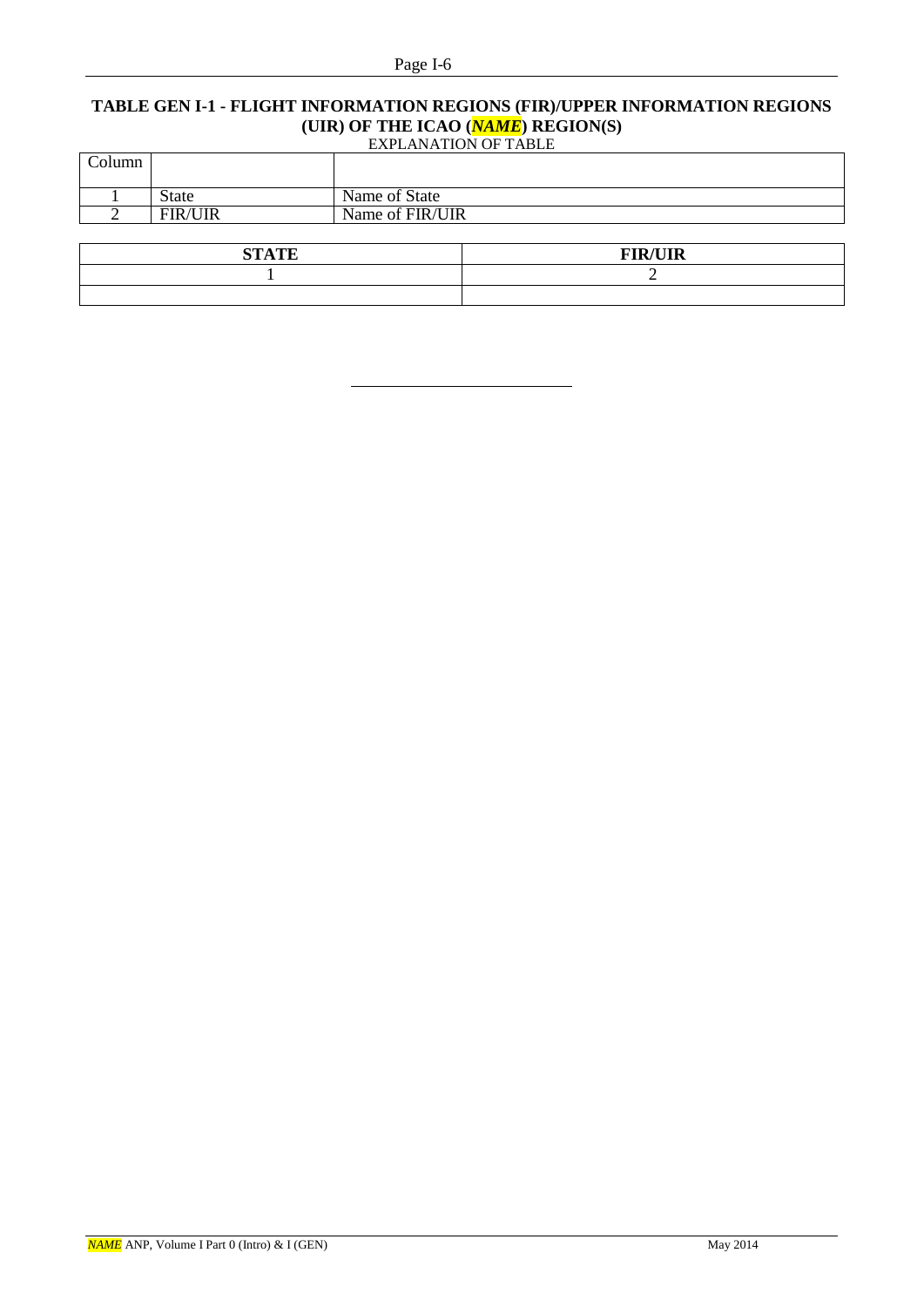# **(***NAME***) ANP, VOLUME I**

# **PART II – AERODROMES / AERODROME OPERATIONS (AOP)**

#### **1. INTRODUCTION**

1.1 This part of the (*NAME*) ANP constitutes the agreed regional requirements considered to be the minimum necessary for effective planning and implementation of aerodromes operations (AOP) facilities and services in the (*NAME*) Region(s) and complements the provisions of ICAO SARPs and PANS related to AOP. It contains stable plan elements related to the assignment of responsibilities to States for the provision of aerodrome facilities and services within the Region(s) in accordance with Article 28 of the *Convention on International Civil Aviation* (Doc 7300) and mandatory requirements related to the AOP facilities and services to be implemented by States in accordance with regional air navigation agreements.

1.2 The dynamic plan elements related to the assignment of responsibilities to States for the provision of the aerodrome facilities and services including the mandatory requirements based on regional air navigation agreements related to the AOP are contained in the (*NAME*) ANP Volume II Part II - AOP.

1.3 The (*NAME*) ANP Volume III contains dynamic/flexible plan elements related to the implementation of air navigation systems and their modernization in line with the ICAO Aviation System Block Upgrades (ASBUs) methodology and associated technology roadmaps described in the Global Air Navigation Plan. The ASBU modules are aimed at increasing capacity and improving efficiency of the aviation system whilst maintaining or enhancing safety level, and achieving the necessary harmonization and interoperability at regional and global level. This includes the regionally agreed ASBU modules applicable to the specified ICAO region/sub-region and associated elements/enablers necessary for the monitoring of the status of implementation of these ASBU modules.

#### *Standards and Recommended Practices and Procedures for Air Navigation Services*

1.4 The SARPs and PANS and associated guidance material applicable to the provision of AOP are contained in:

- a) Annex 14 *Aerodromes*, Volumes I and II;
- b) *Procedures for Air Navigation Services – Aerodromes* (PANS-Aerodromes) (Doc 9981) *(pending final approval)*;
- c) *Airport Planning Manual* (Doc 9184);
- d) *Aerodrome Design Manual* (Doc 9157);
- e) *Airport Services Manual* (Doc 9137);
- f) *Manual on Certification of Aerodromes* (Doc 9774);
- g) *Assessment, Measurement and Reporting of Runway Surface Conditions* (Cir 329);
- h) *Operation of New Larger Aeroplanes at existing aerodromes* (Cir 305);
- i) *Advanced Surface Movement Guidance and Control Systems (A-SMGCS) Manual* (Doc 9830);
- j) *Manual of Surface Movement Guidance and Control Systems (SMGCS)* (Doc 9476);
- k) *Heliport Manual* (Doc 9261);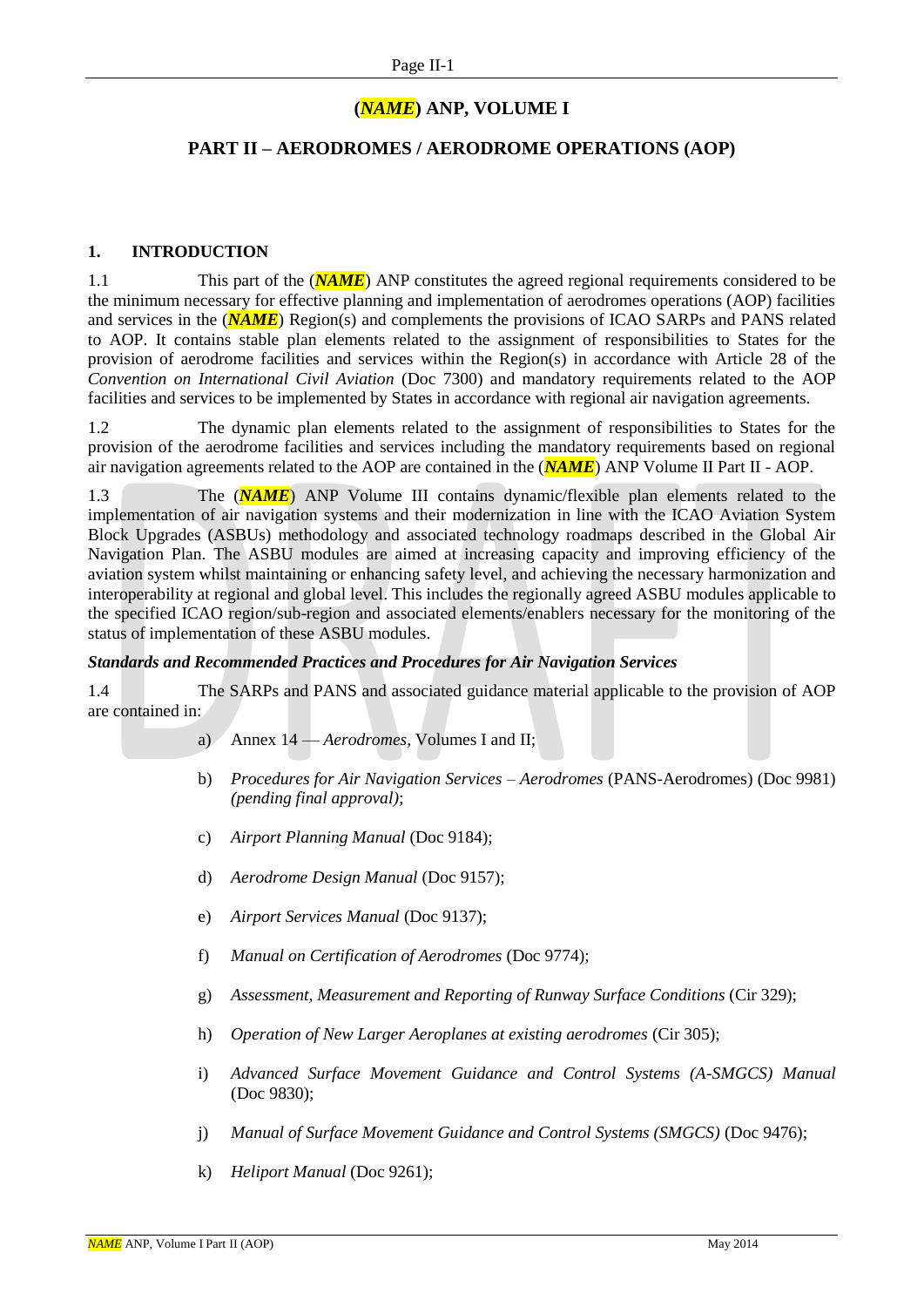- l) *Manual on the prevention of runway incursions* (Doc 9870);
- m) *Stolport Manual* (Doc 9150);
- n) *ICAO Bird Strike Information System Manual* (Doc 9332); and
- o) *Manual on Civil Aviation Jet Fuel Supply* (Doc 9977).

# **2. GENERAL REGIONAL REQUIREMENTS**

2.1 Regular aerodromes and their alternates required for international commercial air transport operations should be determined through regional agreements, based on the list of international aerodromes designated by States and the needs of the international commercial flights. Consideration should also be given to the needs of international general aviation flights as identified by user requirements. The alternate aerodromes should be planned/selected, to the greatest practicable extent, from the list of existing regular aerodromes used for international aircraft operations. However, where in specific cases the designation of another aerodrome in close proximity to a regular aerodrome would result in appreciable fuel conservation or other operational advantages, this aerodrome may be designated for use as an alternate aerodrome only. Planning of alternate aerodromes should be made on the basis of the following objectives:

- a) to ensure that at least one suitable alternate is available for each international aircraft operation; and
- b) to ensure that the facilities at the designated alternate aerodrome(s) are appropriate for the alternate aircraft operations.

2.2 The list of regular and alternate aerodromes (including their designations) required in the Region(s) to serve international civil aviation operations (international scheduled air transport, nonscheduled air transport and general aviation operations) is given in **Table AOP I-1**. Each Contracting State should ensure the provision of aerodrome facilities and services at the international aerodromes under its jurisdiction.

–––––––––––––––––––

# **3. SPECIFIC REGIONAL REQUIREMENTS**

3.1 TBD (if necessary)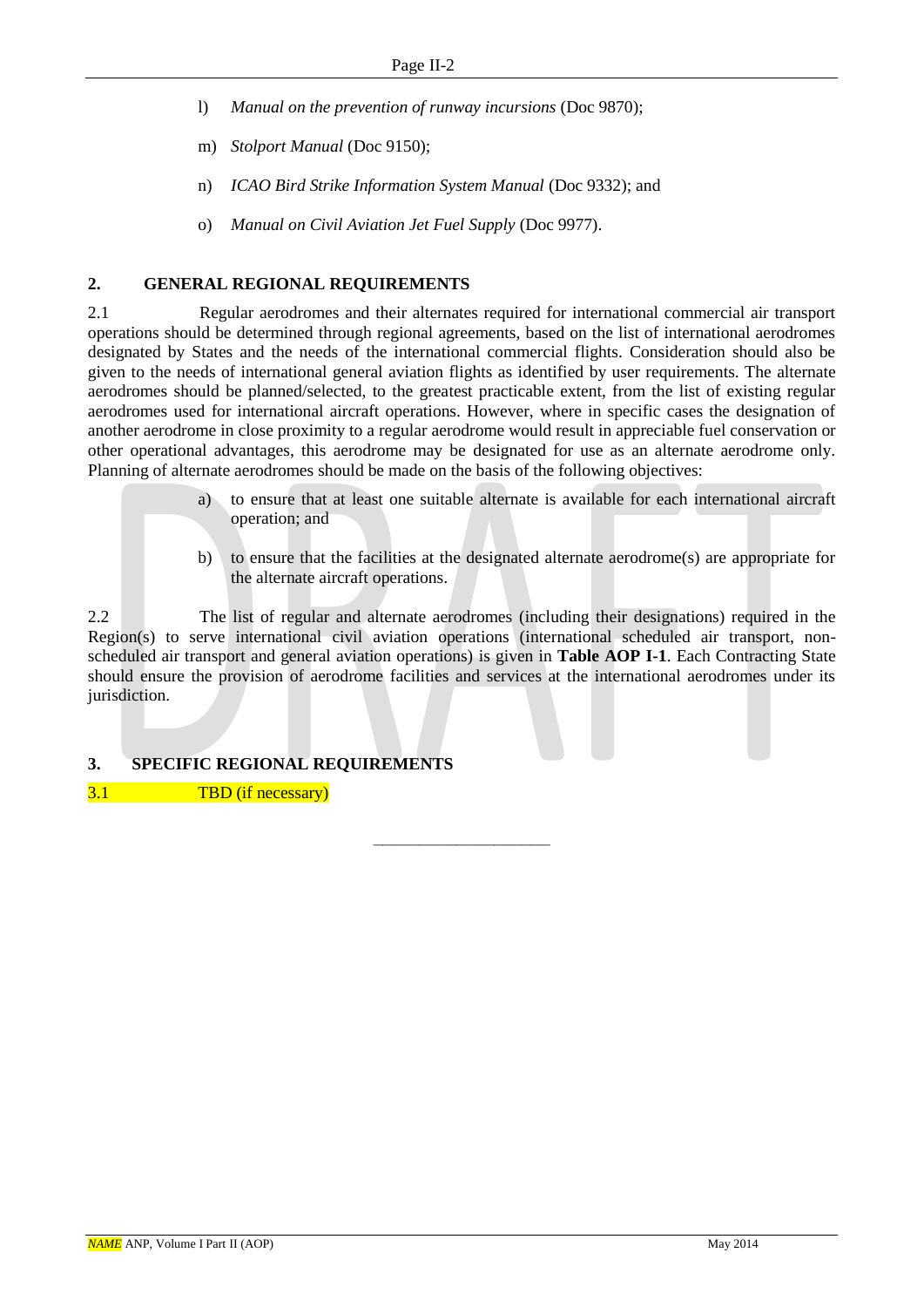# **Table AOP I-1 INTERNATIONAL AERODROMES REQUIRED IN THE (***NAME***) REGION(S)**

# EXPLANATION OF THE TABLE

| City/Aerodrome: | Name of the city and aerodrome, preceded by the location indicator. |
|-----------------|---------------------------------------------------------------------|
| Designation:    | Designation of the aerodrome as:                                    |
|                 | $RS$ — international scheduled air transport, regular use;          |
|                 | RNS — international non-scheduled air transport, regular use;       |
|                 | $AS$ — international scheduled air transport, alternate use;        |
|                 | ANS — international non-scheduled air transport, alternate use.     |

#### *Note 1 — when an aerodrome is needed for more than one type of use, normally only the use highest on the above list is shown.*

[Example — an aerodrome required for both RS and AS use would only be shown as RS in the list.]

*Note*  $\hat{2}$  — *when the aerodrome is located on an island and no particular city or town is served by the aerodrome, the name of the island is included instead of the name of a city.*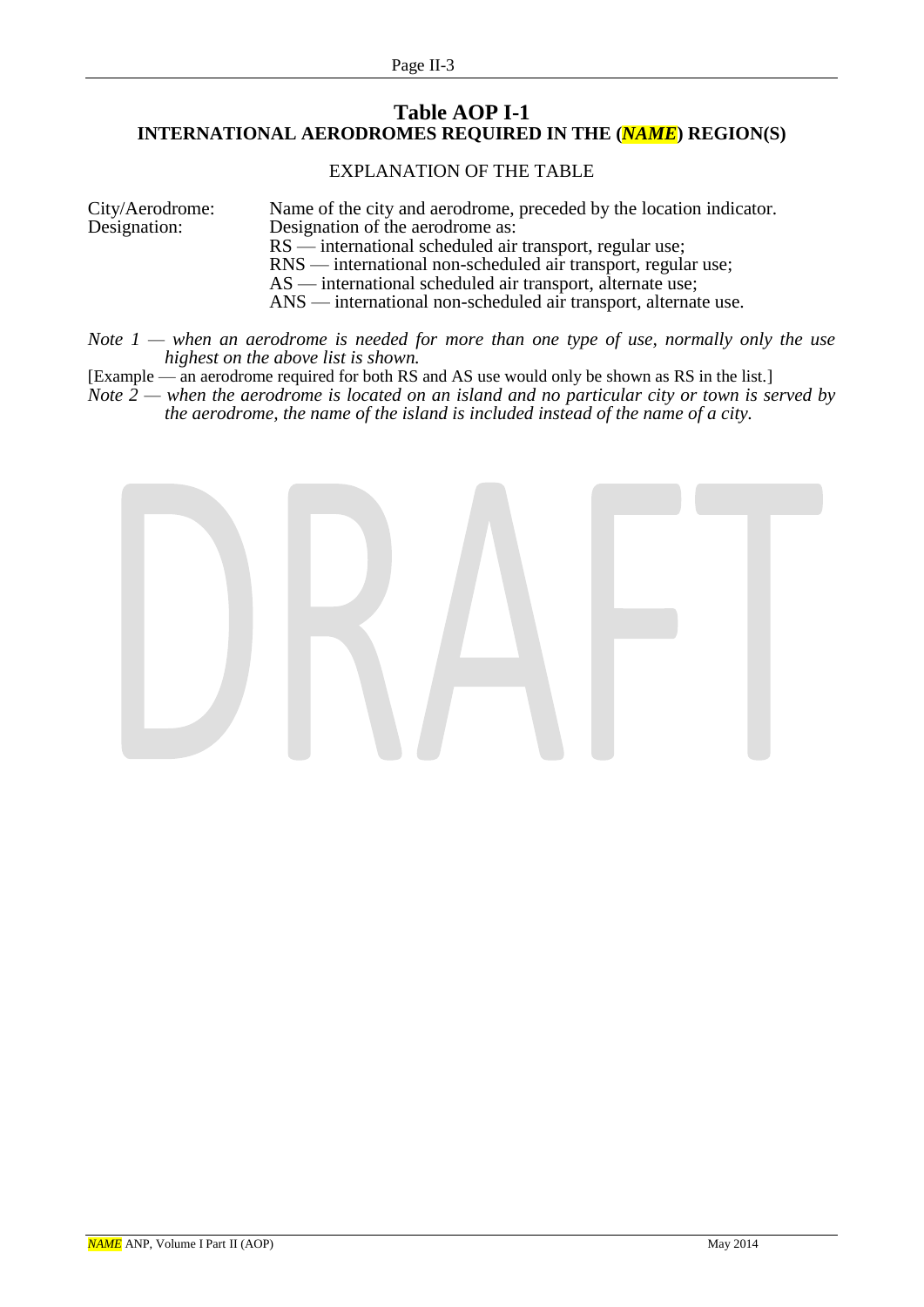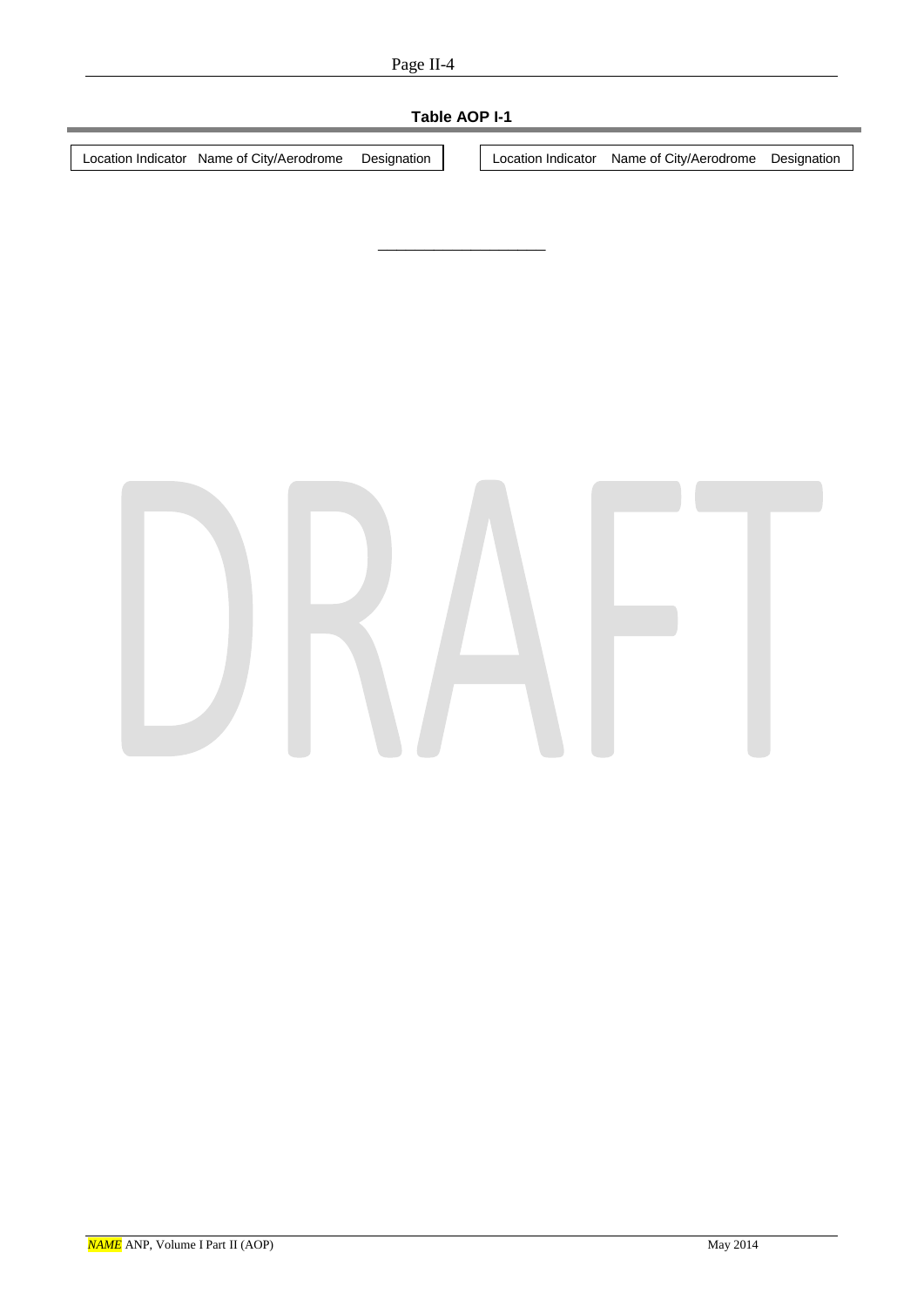#### **(***NAME***) ANP, VOLUME I**

#### **PART III – COMMUNICATIONS, NAVIGATION AND SURVEILLANCE (CNS)**

#### **1. INTRODUCTION**

1.1 This part of the (**NAME**) ANP constitutes the agreed regional requirements considered to be the minimum necessary for effective planning and implementation of Communications, Navigation and Surveillance (CNS) facilities and services in the (**NAME**) Region(s) and complements the provisions of ICAO SARPs and PANS related to CNS. It contains stable plan elements related to the assignment of responsibilities to States for the provision of CNS facilities and services within the ICAO (*NAME*) region(s) in accordance with Article 28 of the *Convention on International Civil Aviation* (Doc 7300) and mandatory requirements related to the CNS facilities and services to be implemented by States in accordance with regional air navigation agreements.

1.2 The dynamic plan elements related to the assignment of responsibilities to States for the provision of CNS facilities and services and the mandatory requirements based on regional air navigation agreements related to CNS are contained in the (*NAME*) ANP Volume II, Part III – CNS.

1.3 The (*NAME*) ANP Volume III contains dynamic/flexible plan elements related to the implementation of air navigation systems and their modernization in line with the ICAO Aviation System Block Upgrades (ASBUs) methodology and associated technology roadmaps described in the Global Air Navigation Plan. The ASBU modules are aimed at increasing capacity and improving efficiency of the aviation system whilst maintaining or enhancing safety level, and achieving the necessary harmonization and interoperability at regional and global level. This includes the regionally agreed ASBU modules applicable to the specified ICAO region/sub-region and associated elements/enablers necessary for the monitoring of the status of implementation of these ASBU modules.

1.4 In planning for these elements, economy and efficiency should be taken into account in order to ensure that the requirements for the provision of CNS facilities and services can be kept to a minimum. CNS facilities and services should fulfil multiple functions whenever this is feasible.

#### *Standards and Recommended Practices and Procedures for Air Navigation Services*

1.5 The SARPs and PANS and related guidance material applicable to the provision of CNS are contained in:

- a) Annex 10 *Aeronautical Telecommunications*, Volumes I, II, III, IV and V;
- b) Annex  $2 -$  Rules of the Air;
- c) Annex 3 Meteorological Service for international air navigation;
- d) Annex 6 Operation of Aircraft, Parts I (Chapter 7), II (Chapter 7) and III (Chapter 5);
- e) Annex 11 Air Traffic Services;
- f) Annex 12 Search and Rescue;
- g) Annex 15 Aeronautical Information Services;
- h) Procedures for Air Navigation Services Air Traffic Management (PANS-ATM) (Doc 4444);
- i) Regional Supplementary Procedures (Doc 7030);
- j) GNSS Manual (Doc 9849);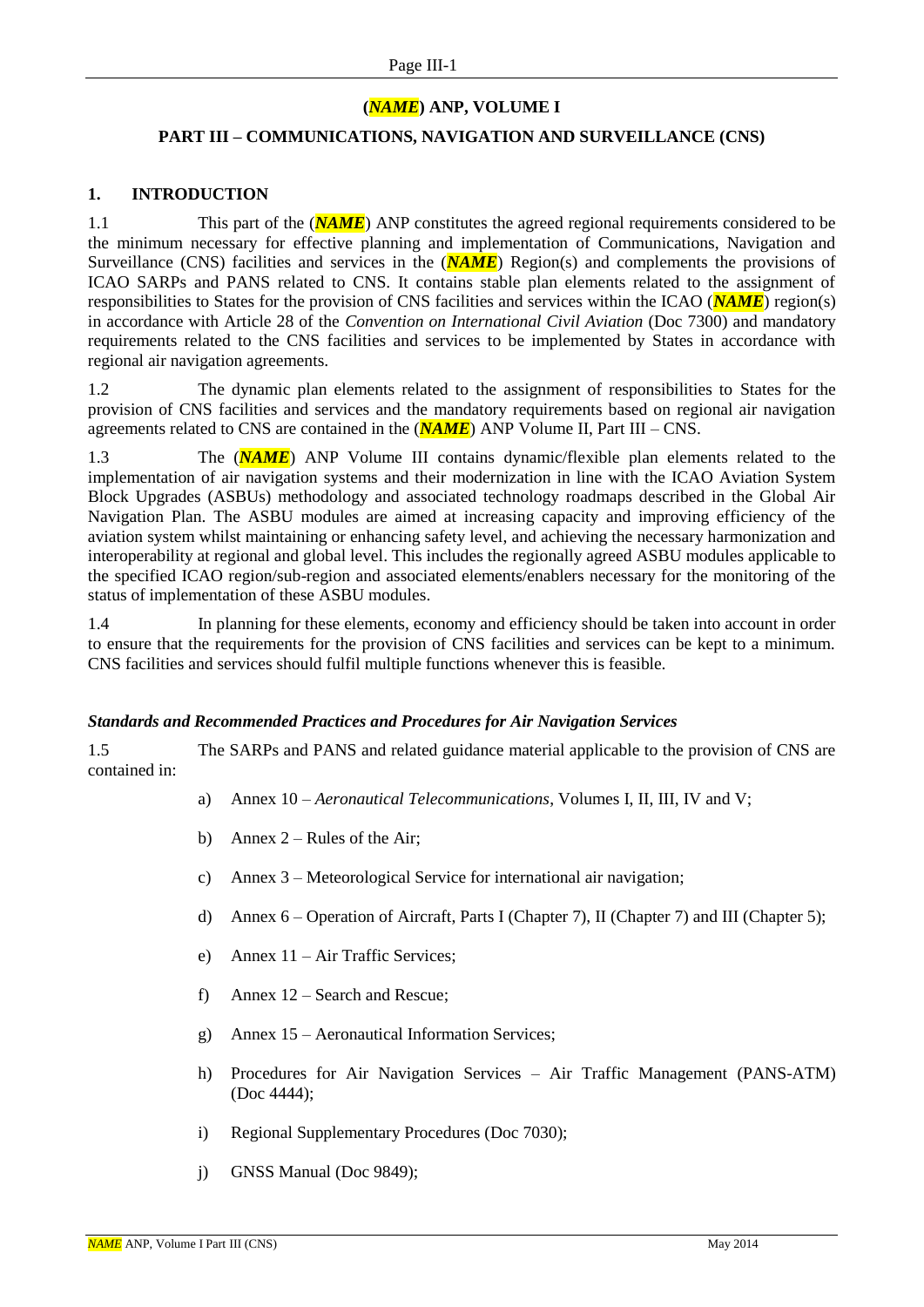- k) Manual on Detailed Technical Specifications for the Aeronautical Telecommunication Network (ATN) using ISO/OSI Standards and Protocols (Doc 9880);
- l) ICAO Aeronautical Telecommunication Network (ATN) Manual for the ATN using IPS Standards and Protocols (Doc 9896);
- m) *Manual of Testing of Radio Navigation Aids* (Doc 8071);
- n) *Manual on the Planning and Engineering of the Aeronautical Fixed Telecommunications Network* (Doc 8259);
- o) *Manual on Required Communication Performance (RCP)* (Doc 9869);
- p) *Training Manual* (Doc 7192);
- q) *Performance-based Navigation Manual* (Doc 9613);
- r) *Handbook on Radio Frequency Spectrum Requirements for Civil Aviation* (Doc 9718);
- s) *ICAO Manual on the Secondary Surveillance Radar (SSR) Systems* (Doc 9684);
- t) *Manual on Airborne Surveillance Applications* (Doc 9994); and
- u) *Manual of Air Traffic Services Data Link Applications* (Doc 9694).

# **2. GENERAL REGIONAL REQUIREMENTS**

#### **Communications**

#### *Aeronautical Fixed Service (AFS)*

2.1 The aeronautical fixed service (AFS) should satisfy the communication requirements of ATS, AIS/AIM, MET and SAR, including specific requirements in terms of system reliability, message integrity and transit times, with respect to printed as well as digital data and speech communications. If need be, it should, following agreement between individual States and aircraft operators, satisfy the requirements for airline operational control.

#### *The Aeronautical Telecommunication Network (ATN)*

2.2 The ATN of the Region(s) should have sufficient capacity to meet the minimum requirements for data communications for the services mentioned in paragraph 2.1 above.

#### *Aeronautical Mobile Service (AMS)*

2.3 Air-ground communications facilities should meet the agreed communication requirements of the air traffic services, as well as all other types of communications which are acceptable on the AMS to the extent that the latter types of communications can be accommodated.

#### *Air-ground communications for ATS*

2.4 Air-ground communications for ATS purposes should be so designed to require the least number of frequency and channel changes for aircraft in flight compatible with the provision of the required service. They should also provide for the minimum amount of coordination between ATS units and provide for optimum economy in the frequency spectrum used for this purpose.

*Air-ground data link communications*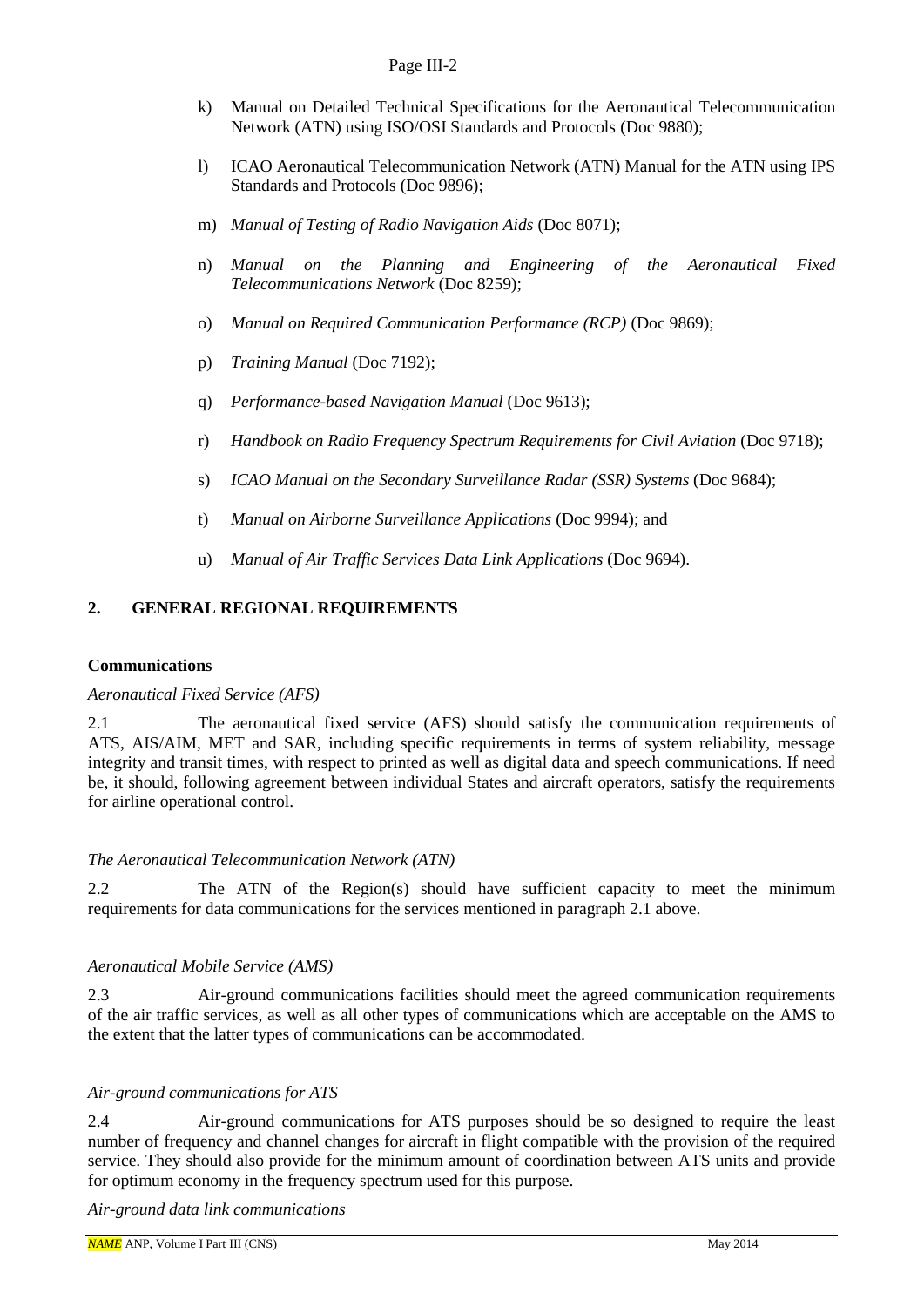2.5 Air-ground data link communications should be implemented in such a way that they are regionally and globally harmonised and make efficient use of available communication means and ensure optimum economy in frequency spectrum use and system automation.

### **Navigation**

2.6 Planning of aeronautical radio navigation services should be done on a total system basis, taking full account of the navigation capabilities as well as cost effectiveness. The total system composed of station-referenced navigation aids, satellite-based navigation systems and airborne capabilities should meet the performance based navigation (PBN) requirements for all aircraft using the system and should form an adequate basis for the provision of positioning, guidance and air traffic services.

2.7 Account should be taken of the fact that certain aircraft may be able to meet their navigation needs by means of self-contained or satellite-based aids, thus eliminating the need for the provision of station-referenced aids along the ATS routes used by such aircraft, as well as the need to carry on board excessive redundancies.

#### **Surveillance**

2.8 Planning of aeronautical surveillance systems should be made based on a system approach concept, where collaboration and sharing of data sources should be considered in support of an efficient use of the airspace.

#### **Frequency Management**

2.9 Frequency assignment planning in the Region(s) should be carried out in accordance with the provisions of Annex 10 and *ICAO Handbook on Radio Frequency spectrum for Civil Aviation* (Doc 9718), supplemented, as necessary, by regional recommendations and technical criteria developed for this purpose.

\_\_\_\_\_\_\_\_\_\_\_\_\_\_\_\_\_\_\_\_

# **3. SPECIFIC REGIONAL REQUIREMENTS**

3.1 TBD (if necessary).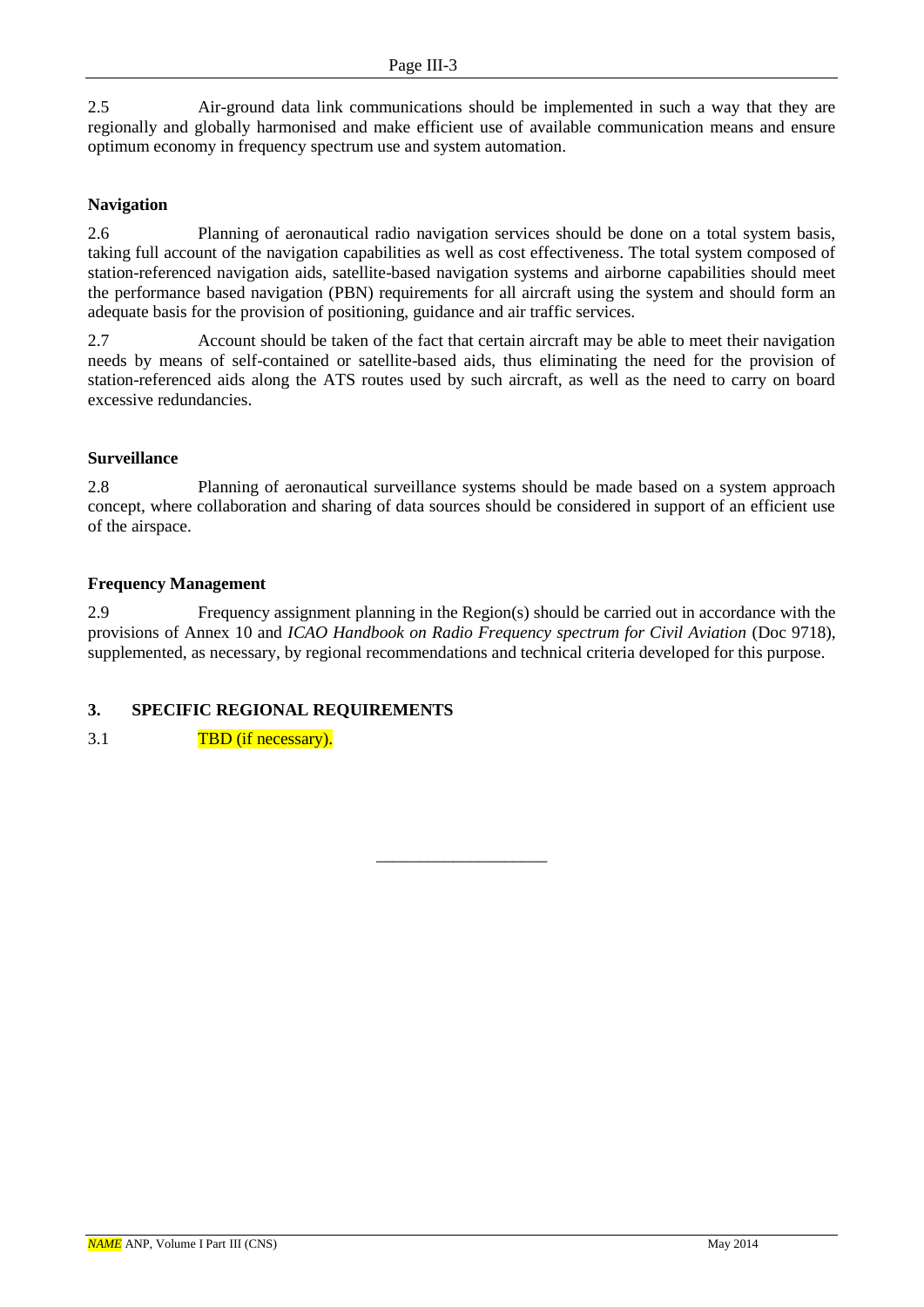# **(***NAME***) ANP, VOLUME I PART IV - AIR TRAFFIC MANAGEMENT (ATM)**

### **1. INTRODUCTION**

1.1 This part of the *(NAME)* ANP constitutes the agreed regional requirements considered to be the minimum necessary for effective planning and implementation of air traffic management (ATM) facilities and services in the **(NAME)** region(s) and complements the provisions of the ICAO SARPs and PANS related to ATM. It contains stable plan elements related to the assignment of responsibilities to States for the ATM system requirements to be applied within the ICAO (*NAME*) region(s) in accordance with Article 28 of the *Convention on International Civil Aviation* (Doc 7300) and mandatory requirements related to the ATM facilities and services to be implemented by States in accordance with regional air navigation agreements.

1.2 The dynamic plan elements related to the assignment of States' responsibilities for the implementation of the ATM system and the mandatory requirements based on regional air navigation agreements related to ATM are contained in (*NAME*) ANP Volume II, Part IV - ATM.

1.3 The (*NAME*) ANP Volume III contains dynamic/flexible plan elements related to the implementation of air navigation systems and their modernization in line with the ICAO Aviation System Block Upgrades (ASBUs) methodology and associated technology roadmaps described in the Global Air Navigation Plan. The ASBU modules are aimed at increasing capacity and improving efficiency of the aviation system whilst maintaining or enhancing safety level, and achieving the necessary harmonization and interoperability at regional and global level. This includes the regionally agreed ASBU modules applicable to the specified ICAO region/sub-region and associated elements/enablers necessary for the monitoring of the status of implementation of these ASBU modules.

#### *Standards and Recommended Practices and Procedures for Air Navigation Services*

1.4 The SARPs and PANS and related guidance material applicable to the provision of ATM are contained in:

- a) Annex 2 *Rules of the Air*;
- b) Annex 6 *Operation of Aircraft*;
- c) Annex 11 *Air Traffic Services*;
- d) *Procedures for Air Navigation Services — Air Traffic Management* (PANS-ATM) (Doc 4444);
- e) *Procedures for Air Navigation Services — Aircraft Operations* (PANS-OPS) (Doc 8168); and
- f) *Regional Supplementary Procedures* (Doc 7030).

#### **2. GENERAL REGIONAL REQUIREMENTS**

2.1 The description of the current Flight Information Regions (FIR)/Upper Information Regions (UIR), as approved by the ICAO Council, are contained in **Table ATM I-1** and depicted in the **Charts ATM I-1** and **ATM I-2**, respectively.

2.2 States should ensure that the provision of air traffic services (ATS) covers its own territory and those areas over the high seas for which it is responsible for the provision of those services, in accordance with **Charts ATM I-1** and **ATM I- 2**.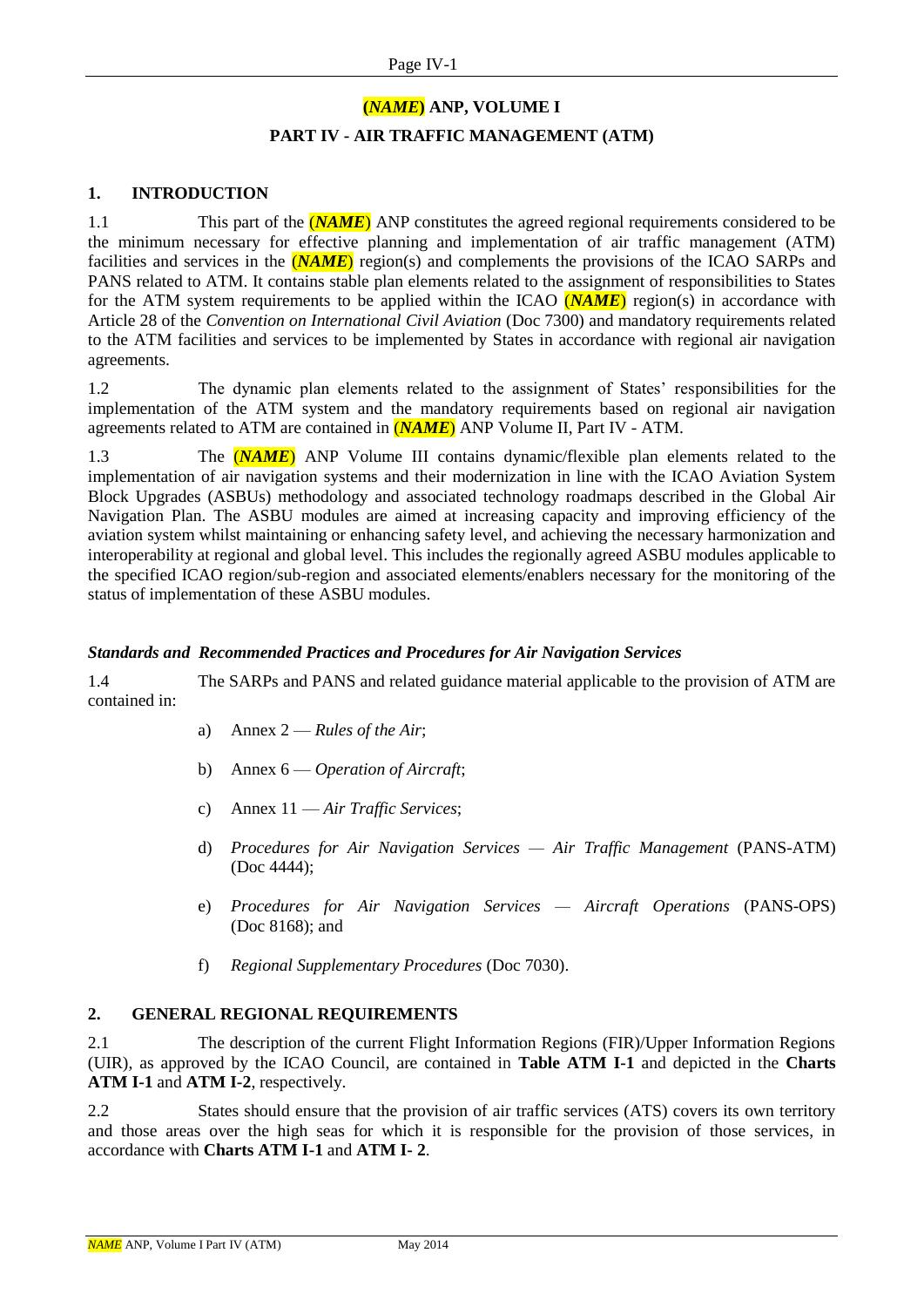#### *Regional ATS Routes and organized track structures*

2.3 PIRGs are responsible for the optimization of the traffic flows through the continuous improvement of the regional ATS route network and organized track systems and implementation of random routing areas and free route airspace in the Region(s). Where applicable, details of the ATS routes within the Region(s) are contained in Volume II.

### *ICARD Global Database*

2.4 The five-letter name-codes assigned to significant points should be coordinated through the ICAO Regional Office(s) and obtained from the ICAO International Codes and Routes Designators (ICARD) Global Database.

#### *Aircraft Identification - SSR Code Assignments*

2.5 The management of Secondary Surveillance Radar (SSR) codes is a key element of ATM in order to ensure continuous and unambiguous aircraft identification. The requirements related to the SSR code assignment system used in the Region(s) is contained in Volume II.

#### *Performance-based Navigation (PBN)*

2.6 PIRGs are responsible for the development of the Regional PBN Plan. States' PBN Plans should be consistent with the Regional PBN Plan.

#### *Flexible Use of Airspace*

2.7 States should implement civil/military cooperation and coordination mechanisms to enhance the application of the Flexible Use of Airspace concept, which will contribute to more direct routing with a commensurate saving in fuel and associated emissions. States should arrange for close liaison and coordination between civil ATS units and relevant military operational control and/or air defence units in order to ensure integration of civil and military air traffic or its segregation, if required. Such arrangements would also contribute to increasing airspace capacity and to improving the efficiency and flexibility of aircraft operations.

#### *Reduced Vertical Separation Minimum (RVSM)/Regional Monitoring Agencies*

2.8 The (*NAME)* Regional Monitoring Agency(ies) is (are) the designated Regional Monitoring Agency(ies) (RMA) responsible for monitoring the height-keeping performance and approval status of aircraft operating at these levels, in order to ensure that the continued application of RVSM meets the agreed regional safety objectives as set out by the (*NAME*) PIRG.

\_\_\_\_\_\_\_\_\_\_\_\_\_\_\_\_\_\_\_\_

# **3. SPECIFIC REGIONAL REQUIREMENTS**

3.1 TBD (if necessary)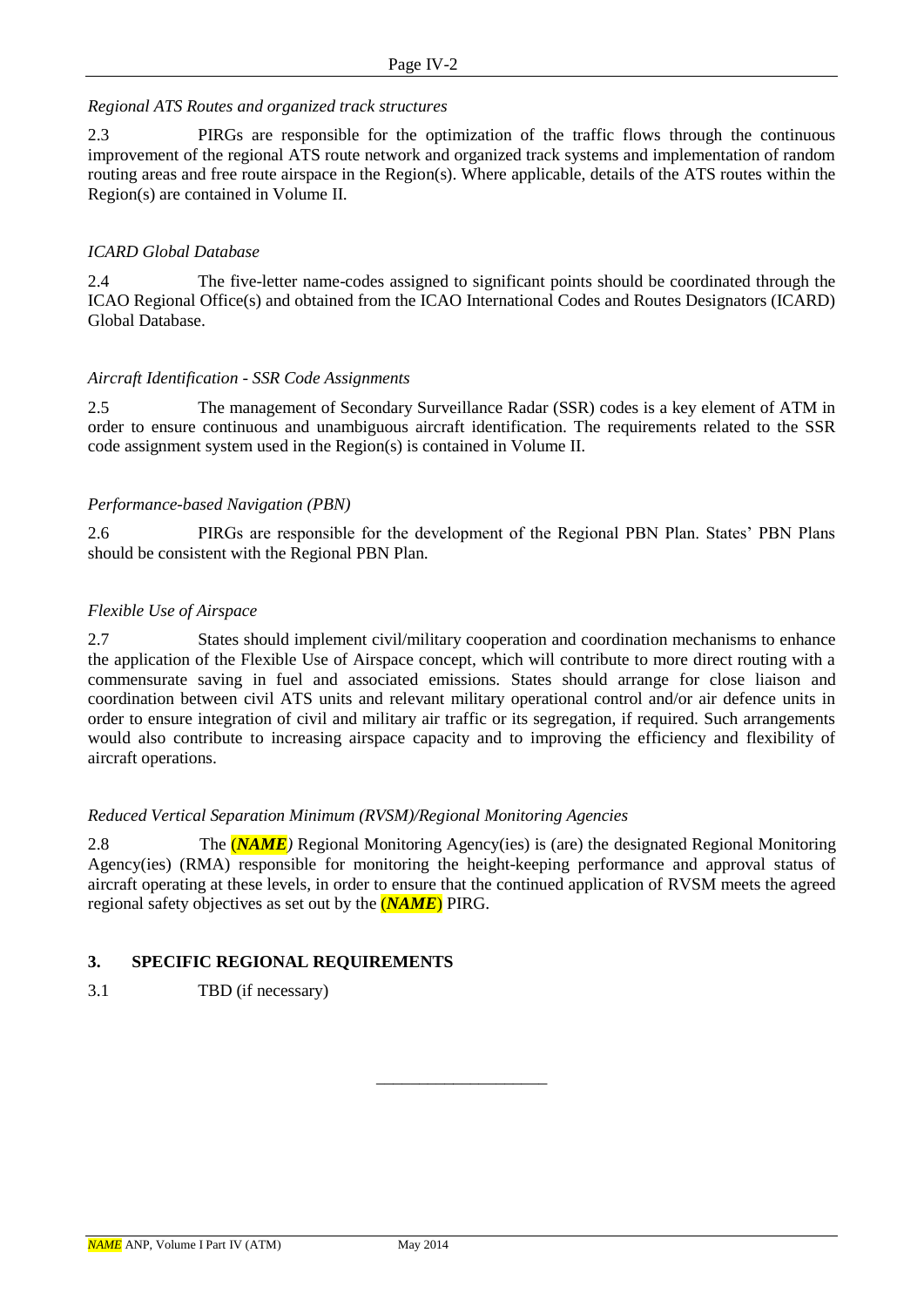#### **Table ATM I-1**

# **FLIGHT INFORMATION REGIONS (FIR)/UPPER INFORMATION REGIONS (UIR) IN THE (***NAME***) REGION(S)**

### **EXPLANATION OF THE TABLE**

### Column:

- 1 Name of the FIR/UIR / Location Indicator according to Doc 7910
- 2 Description of FIR/UIR lateral limits;
	- a. Describe separately in the table the limits of the UIRs if they are not similar to the FIRs limits.
- 3 Remarks *—* additional information, if necessary.
	- a. Describe vertical limits if necessary.

| <b>FIR/UIR</b>            | <b>Lateral limits coordinates</b>       | <b>Remarks</b> |
|---------------------------|-----------------------------------------|----------------|
| <b>Location Indicator</b> |                                         |                |
|                           | $\mathbf{2}$                            | 3              |
|                           | <b>FIR AMSWELL</b>                      |                |
| <b>AMSWELL</b>            |                                         |                |
|                           | 5705N 04000W-5640N 02108W               |                |
| (example)                 | 4331N 02108W-4124N 03003W               |                |
|                           | 4044N 03711W-4236N 03700W               |                |
|                           | 4402N 04000W-4228N 04120W               |                |
|                           | 5251N 04147W-5705N 04000W               |                |
|                           | Then along the national borders between |                |
|                           | State X and State Y.                    |                |
|                           | <b>UIR AMSWELL</b>                      |                |
|                           |                                         |                |
|                           | 5705N 04000W-5640N 02108W               |                |
|                           | 4200N 03000W-4800N 02500W               |                |
|                           | 4331N 02108W-4124N 03003W               |                |
|                           | 4044N 03711W-4236N 03700W               |                |
|                           | 4402N 04000W-4228N 04120W               |                |
|                           | 5251N 04147W-5705N 04000W               |                |
|                           | Then along the national borders between |                |
|                           | State X and State Y.                    |                |
|                           |                                         |                |

\_\_\_\_\_\_\_\_\_\_\_\_\_\_\_\_\_\_\_\_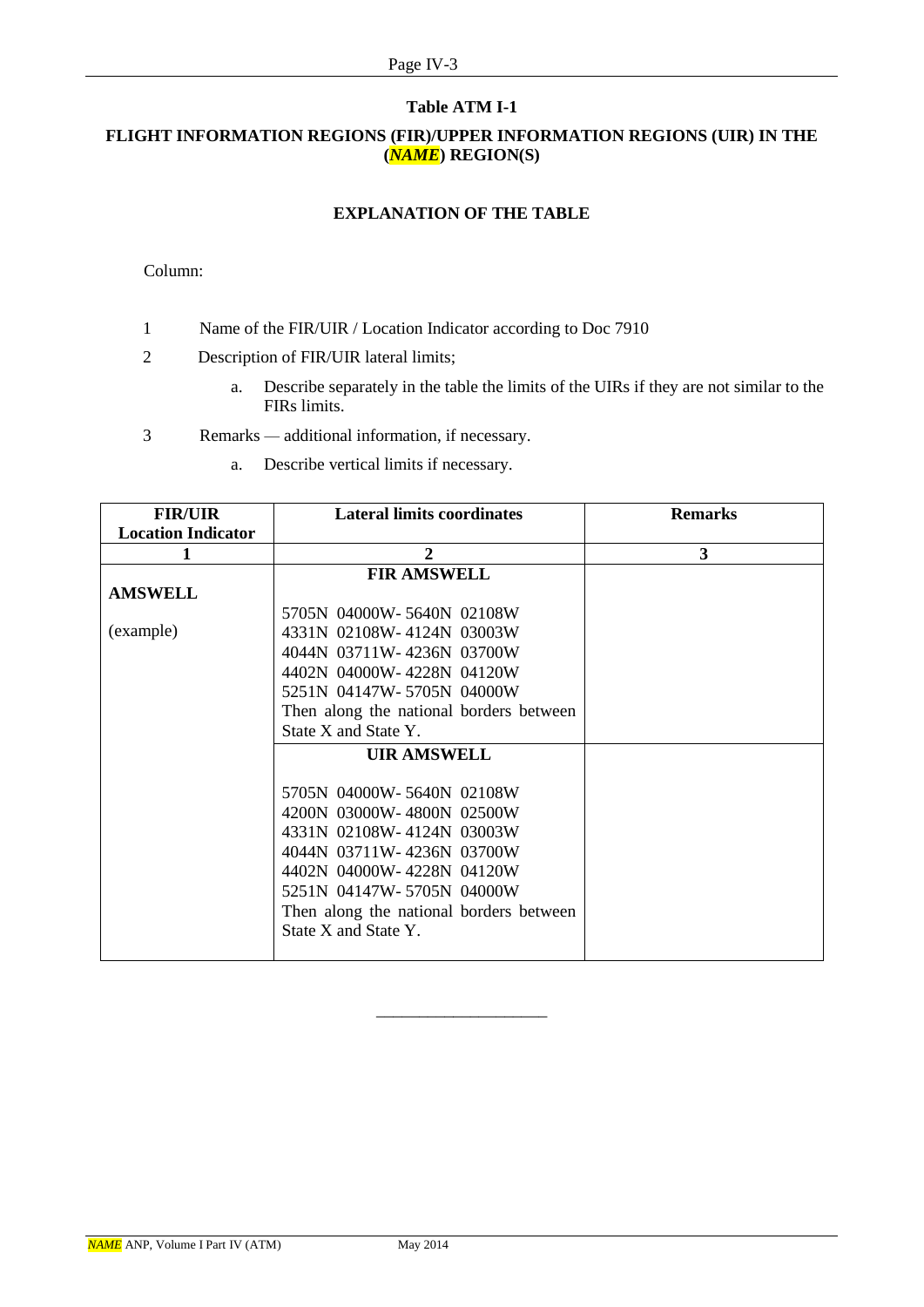# **(***NAME***) ANP, VOLUME I**

# **PART V – METEOROLOGY (MET)**

#### 1. **INTRODUCTION**

1.1 This part of the **(***NAME***)** ANP constitutes the agreed regional requirements considered to be the minimum necessary for effective planning and implementation of aeronautical meteorology (MET) facilities and services in the **(***NAME***)** Region(s) and complements the provisions of the ICAO SARPs and PANS related to MET. It contains stable plan elements related to the assignment of responsibilities to States for the provision of MET facilities and services within the ICAO **(***NAME***)** region(s) in accordance with Article 28 of the *Convention on International Civil Aviation* (Doc 7300) and mandatory requirements related to the MET facilities and services to be implemented by States in accordance with regional air navigation agreements.

1.2 The dynamic plan element related to the assignment of responsibilities to States for the provision of MET facilities and services and the mandatory requirements based on regional air navigation agreements related to MET are contained in the **(***NAME***)** ANP Volume II, Part V - MET.

1.3 The **(***NAME***)** ANP Volume III contains dynamic/flexible plan elements related to the implementation of air navigation systems and their modernization in line with the ICAO Aviation System Block Upgrades (ASBUs) methodology and associated technology roadmaps described in the Global Air Navigation Plan. The ASBU modules are aimed at increasing capacity and improving efficiency of the aviation system whilst maintaining or enhancing safety level, and achieving the necessary harmonization and interoperability at regional and global level. This includes the regionally agreed ASBU modules applicable to the specified ICAO region/sub-region and associated elements/enablers necessary for the monitoring of the status of implementation of these ASBU modules.

#### *Standards and Recommended Practices and Procedures for Air Navigation Services*

1.4 The SARPs and PANS and related guidance material applicable to the provision of MET are contained in:

- a) Annex 3 *Meteorological Service for International Air Navigation*;
- b) *Regional Supplementary Procedures* (Doc 7030)*;*
- c) *Handbook on the IAVW* (Doc 9766);
- d) *Manual on Volcanic Ash, Radioactive Material and Toxic Chemical Clouds* (Doc 9691); and
- e) *Manual of Aeronautical Meteorological Practice* (Doc 8896).

# **2. GENERAL REGIONAL REQUIREMENTS**

*World area forecast system (WAFS) and meteorological offices*

2.1 In the **(***NAME***)** Region(s), WAFC **(***NAME of WAFC)* has been designated as the centre for the operation of the aeronautical fixed service satellite distribution system / WAFS Internet File Service (SADIS and/or WIFS) and the Internet-based Secure SADIS FTP service. The status of implementation of SADIS/WIFS by States in the **(***NAME***)** Region(s) is detailed in Volume III.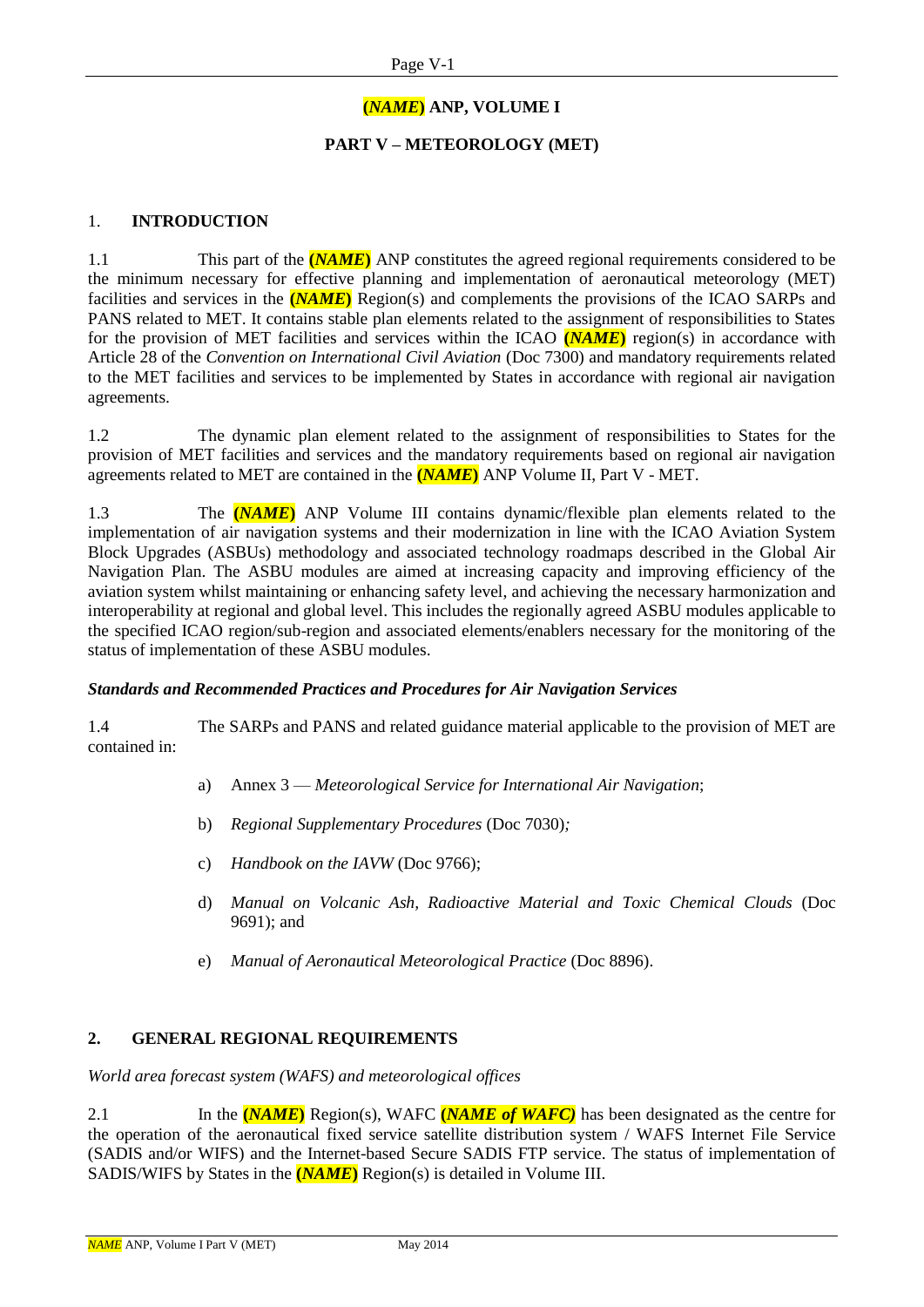2.2 In the **(***NAME***)** Region(s), WAFS products in digital form should be disseminated by WAFC **(***NAME of WAFC)* using the SADIS 2G satellite broadcast and the Secure SADIS FTP service and/or WIFS.

### *Volcanic Ash*

2.3 Volcanic ash advisory centres (VAACs) **(***NAME of VAAC)* have been designated to prepare volcanic ash advisory information for the **(***NAME***)** Region(s), as indicated below. The status of implementation of volcanic ash advisory information is detailed in Volume III.

# *- [list VAACs]*

2.4 Selected State volcano observatories have been designated for notification of significant preeruption volcanic activity, a volcanic eruption and/or volcanic ash in the atmosphere for the **(***NAME***)** Region(s) to their corresponding ACC/FIC, MWO and VAAC, as indicated at **Table MET I-1**. The status of implementation of volcano observatory notice for aviation (VONA) is detailed in Volume III.

#### *Tropical Cyclone*

2.5 Tropical cyclone advisory centre (TCAC) **(***NAME(s) of TCAC)* has been designated to prepare tropical cyclone advisory information for the **(***NAME)* Region(s), as indicated below. The status of implementation of tropical cyclone advisory information is detailed in Volume III. *[if applicable]*

\_\_\_\_\_\_\_\_\_\_\_\_\_\_\_\_\_\_\_\_\_\_

**-** *[list TCACs] or [specify that there is no requirement]*

# **3. SPECIFIC REGIONAL REQUIREMENTS**

3.1 *TBD (if necessary)*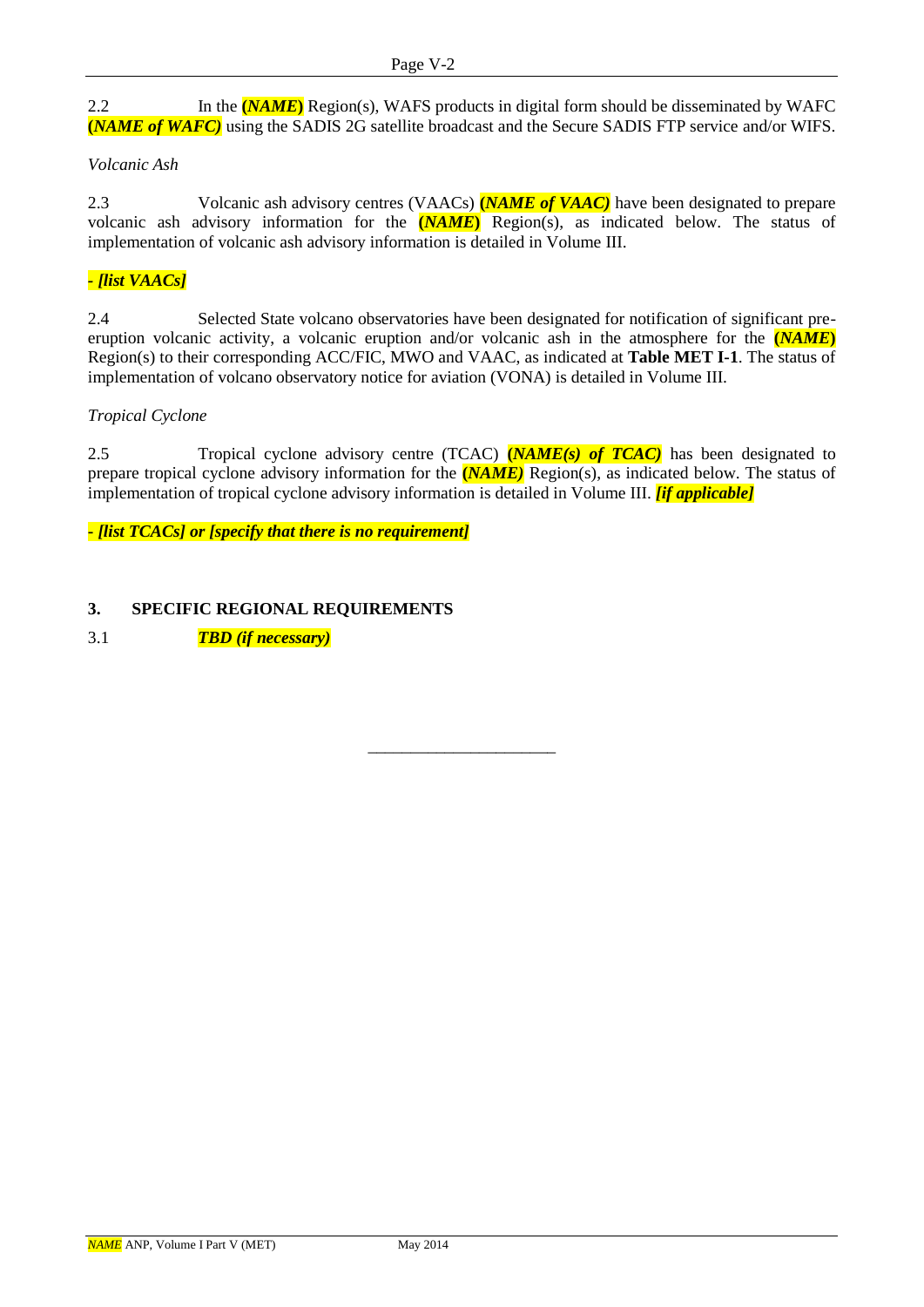#### **TABLE MET I-1 - STATE VOLCANO OBSERVATORIES Explanation of the Table**

# **Column**

- **1** Name of the State responsible for the provision of a volcano observatory<br>**2** Name of the volcano observatory
- **2** Name of the volcano observatory

| <b>State</b>   | <b>Volcano observatory</b>      |
|----------------|---------------------------------|
|                |                                 |
| <b>Iceland</b> | Icelandic Meteorological Office |
| $\cdots$       | $\cdots$                        |
|                |                                 |

––––––––––––––––––––––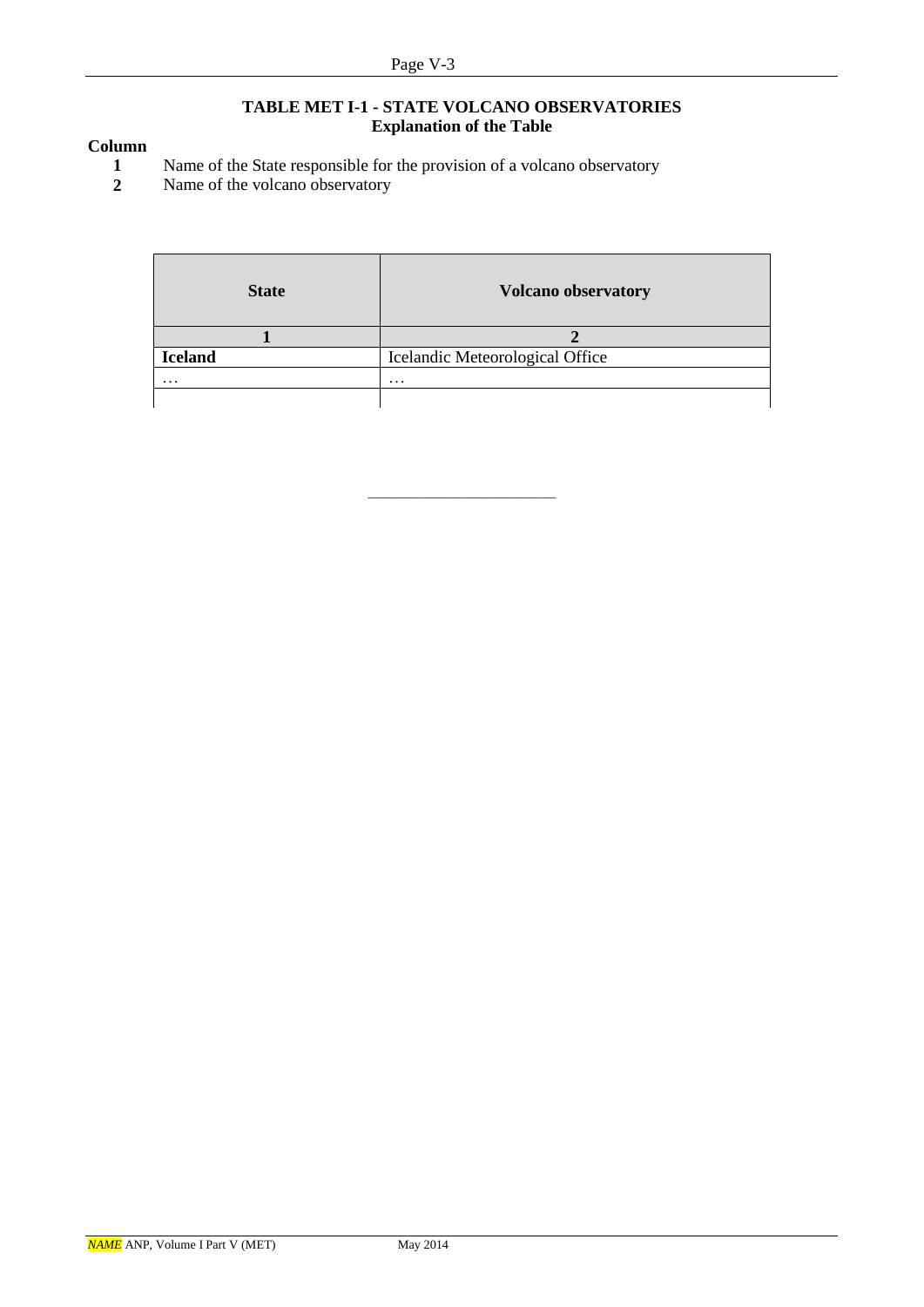# **(***NAME***) ANP, VOLUME I**

# **PART VI - SEARCH AND RESCUE (SAR)**

### **1. INTRODUCTION**

1.1 This part of the **(***NAME***)** ANP constitutes the agreed regional requirements considered to be the minimum necessary for effective planning and implementation of search and rescue (SAR) facilities and services in the **(***NAME***)** region(s) and complements the provisions of the ICAO SARPs and PANS related to SAR. It contains stable plan elements related to the assignment of responsibilities to States for the provision of SAR facilities and services within the ICAO **(***NAME***)** region(s) in accordance with Article 28 of the *Convention on International Civil Aviation* (Doc 7300) and mandatory requirements related to the SAR facilities and services to be implemented by States in accordance with regional air navigation agreements.

1.2 The dynamic plan elements related to the assignment of States' responsibilities for the provision of SAR facilities and services and the mandatory requirements based on regional air navigation agreements related to SAR are contained in the **(***NAME***)** Volume II, Part VI – SAR.

#### *Standards and Recommended Practices and Procedures for Air Navigation Services*

1.3 The SARPs and PANS and related guidance material applicable to the provision of SAR are contained in:

- a) Annex 12 *Search and Rescue*;
- b) Annex 6 *Operation of Aircraft*;
- c) *Procedures for Air Navigation Services — Air Traffic Management* (PANS-ATM) (Doc 4444);
- d) *Regional Supplementary Procedures* (Doc 7030); and
- e) *International Aeronautical and Maritime Search and Rescue Manual* (Doc 9731-AN/958).

#### **2. GENERAL REGIONAL REQUIREMENTS**

2.1 Each Contracting State should ensure that the provision of search and rescue services covers its own territory and those areas over the high seas for which it is responsible for the provision of those services. The description of the current Search and Rescue Regions (SRRs), as approved by the ICAO Council, are contained in **Table SAR I-1** and depicted in the **Chart SAR I-1**. The list of Rescue Coordination Centres (RCCs) and Rescue Sub-centres (RSCs) in the Region(s) are detailed in Volume II.

2.2 The three volumes of the *IAMSAR Manual* (Doc 9731) provide guidance for a common aviation and maritime approach to organizing and providing SAR services. States are invited to use the *IAMSAR Manual* to ensure the availability of effective aeronautical SAR services and to cooperate with neighbouring States.

2.3 States which rely on military authorities and/or other sources for the provision of SAR facilities should ensure that adequate arrangements are in place for coordination of SAR activities between all entities involved.

2.4 Arrangements should be made to permit a call on any national services likely to be able to render assistance on an ad-hoc basis, in those cases when the scope of SAR operations requires such assistance.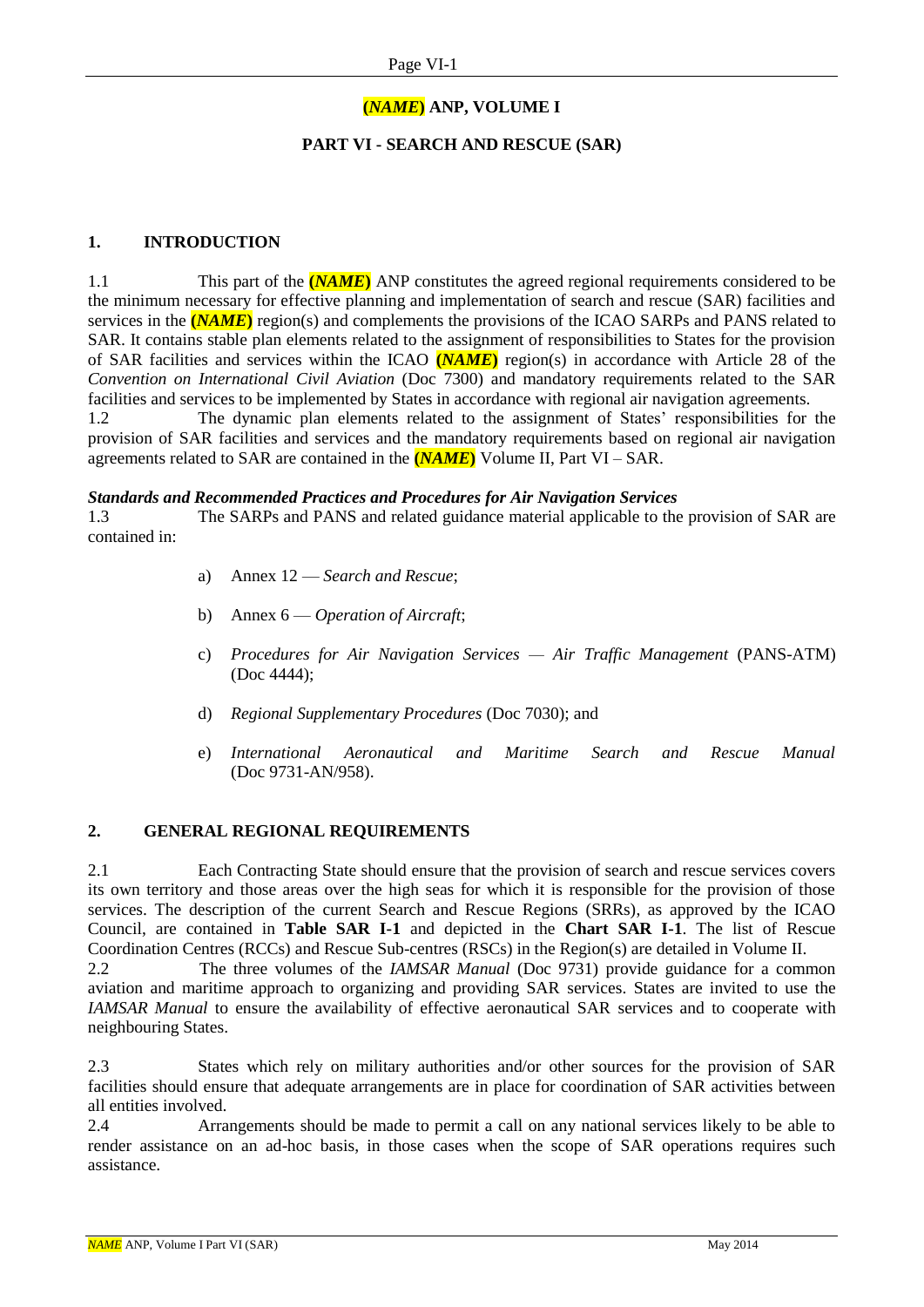\_\_\_\_\_\_\_\_\_\_\_\_\_\_\_\_\_\_\_

# **3. SPECIFIC REGIONAL REQUIREMENTS**

# 3.1 TBD (if necessary).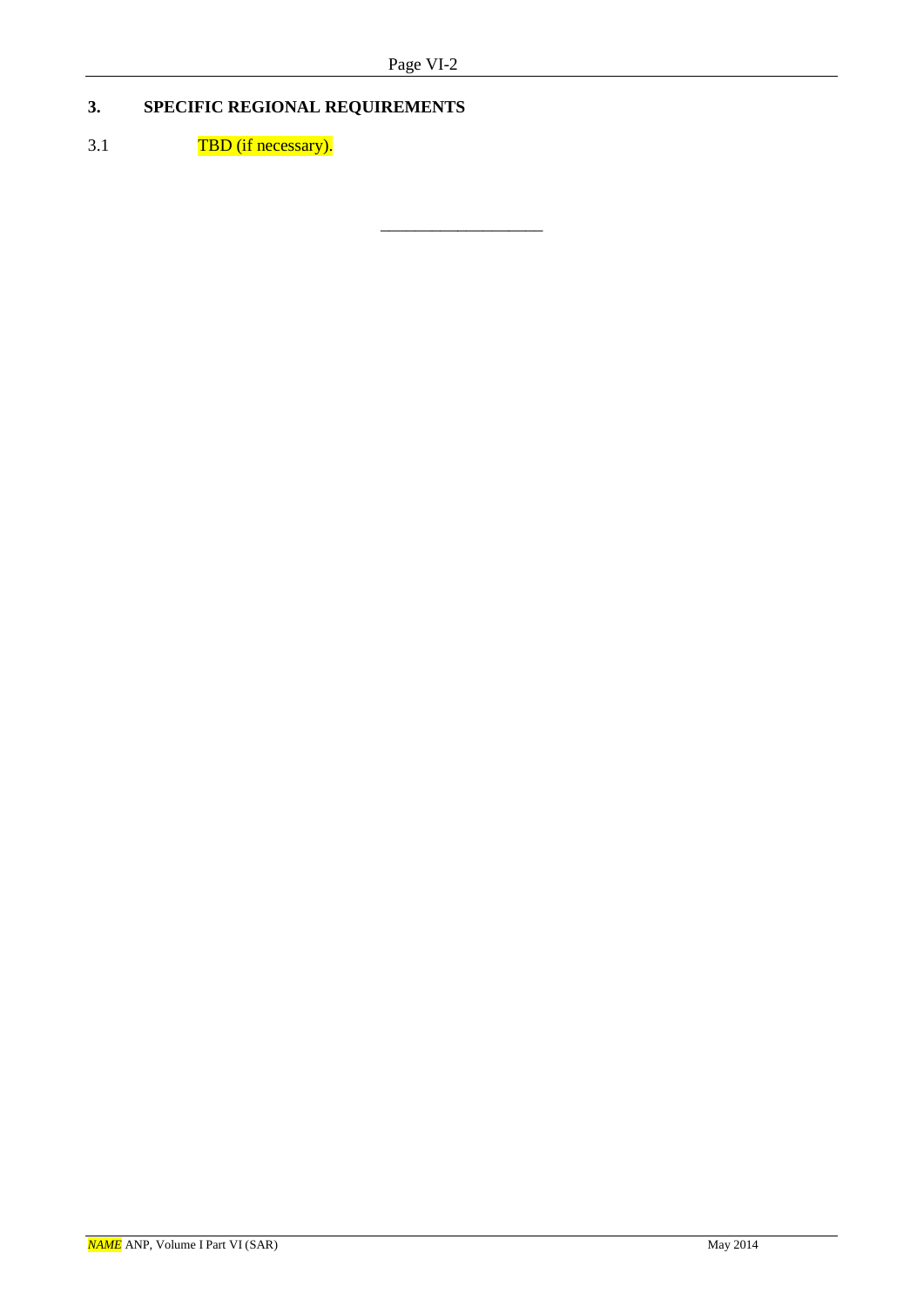# **TABLE SAR I-1 – SEARCH AND RESCUE REGIONS (SRR) OF THE (***NAME***) REGION(S)**

# **EXPLANATION OF THE TABLE**

Column:

- 
- 1 Name of the SRR<br>2 Description of SR 2 Description of SRR lateral limits;<br>3 Remarks — additional information
- Remarks additional information, if necessary.

| <b>SRR</b>     | <b>Lateral limits coordinates</b>       | <b>Remarks</b> |
|----------------|-----------------------------------------|----------------|
|                | 2                                       | 3              |
| <b>AMSWELL</b> | <b>SRR AMSWELL</b>                      |                |
| (example)      |                                         |                |
|                | 5705N 04000W-5640N 02108W               |                |
|                | 4331N 02108W-4124N 03003W               |                |
|                | 4044N 03711W-4236N 03700W               |                |
|                | 4402N 04000W-4228N 04120W               |                |
|                | 5251N 04147W-5705N 04000W               |                |
|                | Then along the national borders between |                |
|                | State X and State Y.                    |                |
|                |                                         |                |

\_\_\_\_\_\_\_\_\_\_\_\_\_\_\_\_\_\_\_\_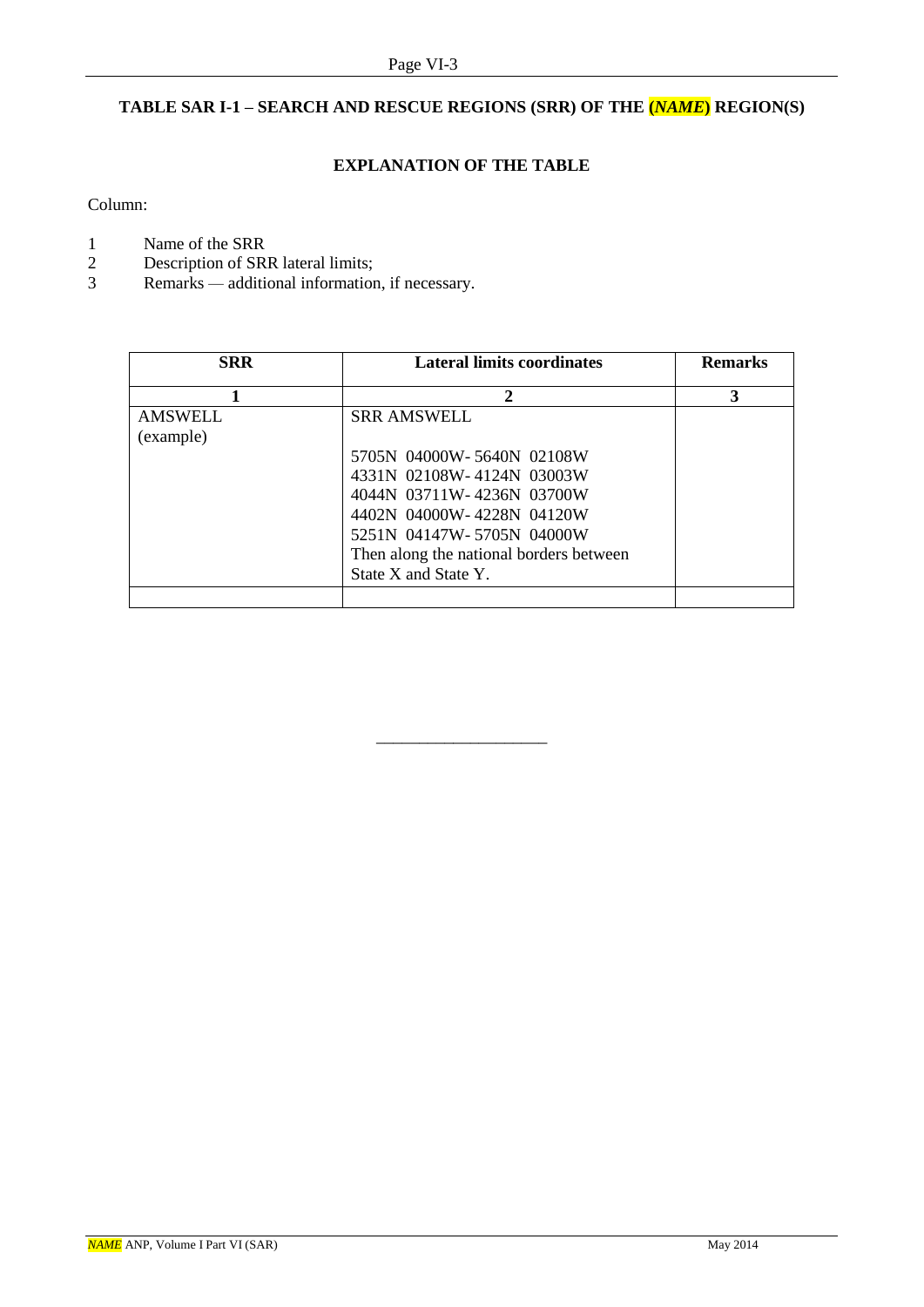# **(***NAME***) ANP, VOLUME I**

### **PART VII - AERONAUTICAL INFORMATION MANAGEMENT (AIM)**

#### **1. INTRODUCTION**

1.1 This part of the **(***NAME***)** ANP constitutes the agreed regional requirements considered to be the minimum necessary for effective planning and implementation of aeronautical information services (AIS) and aeronautical information management (AIM) facilities and services in the **(***NAME***)** region(s) and complements the provisions of the ICAO SARPs and PANS related to AIS/AIM. It contains stable plan elements related to the assignment of responsibilities to States for the provision of AIS/AIM facilities and services within the ICAO **(***NAME***)** Region(s) in accordance with Article 28 of the *Convention on International Civil Aviation* (Doc 7300); and mandatory requirements related to the AIS/AIM facilities and services to be implemented by States in accordance with regional air navigation agreements.

1.2 The dynamic plan elements related to the assignment of responsibilities to States for the provision of AIS/AIM facilities and services and the mandatory requirements based on regional air navigation agreements related to the AIS/AIM facilities and services are contained in the **(***NAME***)** ANP Volume II, Part VII – AIM.

1.3 The **(***NAME***)** ANP Volume III contains dynamic/flexible plan elements related to the implementation of air navigation systems and their modernization in line with the ICAO Aviation System Block Upgrades (ASBUs) methodology and associated technology roadmaps described in the Global Air Navigation Plan. The ASBU modules are aimed at increasing capacity and improving efficiency of the aviation system whilst maintaining or enhancing safety level, and achieving the necessary harmonization and interoperability at regional and global level. This includes the regionally agreed ASBU modules applicable to the specified ICAO region/sub-region and associated elements/enablers necessary for the monitoring of the status of implementation of these ASBU modules, which include service improvement through digital aeronautical information management and interoperability and data through globally interoperable system wide information management (SWIM).

#### *Standards and Recommended Practices and Procedures for Air Navigation Services*

1.4 The SARPs and PANS and related guidance material applicable to the provision of AIS, and ultimately AIM, are contained in:

- a) Annex 4 *Aeronautical Charts*;
- b) Annex 15 *Aeronautical Information Services*;
- c) *Regional Supplementary Procedures* (Doc 7030);
- d) *Aeronautical Information Services Provided by States* (Doc 7383);
- e) *Location Indicators* (Doc 7910);
- f) *Aeronautical Information Services Manual* (Doc 8126);
- g) *Procedures for Air Navigation Services – Aircraft Operations – Construction of Visual and Instrument Flight Procedures* (PANS-OPS, Volume I and Volume II) (Doc 8168);
- h) *ICAO Abbreviations and Codes* (PANS-ABC) (Doc 8168);
- i) *Aeronautical Charts Manual* (Doc 8697);